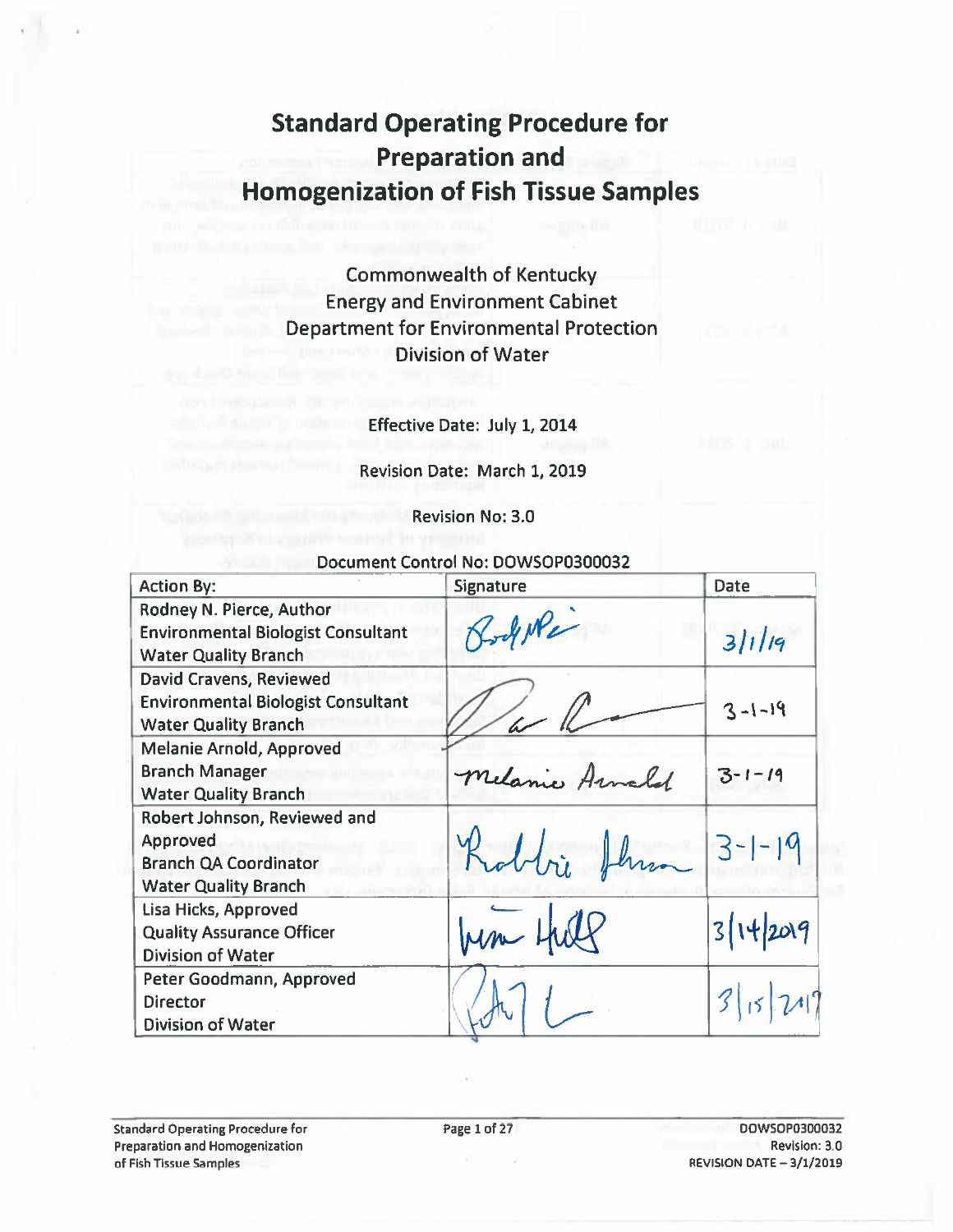#### **Revision History**

| Date of Revision  | Page(s) Revised | <b>Revision Explanation</b>                                                                                                                                                                                                              |
|-------------------|-----------------|------------------------------------------------------------------------------------------------------------------------------------------------------------------------------------------------------------------------------------------|
| Nov. 1, 2018      | All pages       | General editing and clarification. Addition of<br>electronic log, storage of homogenized sample in<br>glass jar, addition of large fish subsample, add<br>example photographs and clarification of whole<br>body processing.             |
| May 1, 2017       | All pages       | Sections added include Lyophilization<br>homogenization, dissection of whole bodies and<br>dry weight to wet weight calculations. Revised<br><b>Fish Tissue Data Sheet and created</b><br>Lyophilization Data Sheet and Scale Check Log. |
| July 1, 2014      | All pages       | Laboratory Procedures for Resection of Fish<br><b>Fillets and Homogenization of Tissue Samples</b><br>was separated from preceding document and<br>revised/updated for general content regarding<br>laboratory methods.                  |
|                   |                 | <b>Standard Methods for Assessing Biological</b><br><b>Integrity of Surface Waters in Kentucky</b><br><b>General Content-Document was re-</b><br>formatted for maintaining headers, section                                              |
| March 13, 2008    | All pages       | titles, etc. in a consistent style. All<br>references to detailed water chemistry<br>sampling were removed, and a reference<br>inserted directing the reader to the                                                                      |
| $1 - 1 - 8$       |                 | 'Standard Operating Procedures for<br><b>Sampling and Monitoring Surface Waters</b><br>for Kentucky', in draft.                                                                                                                          |
| <b>July, 2002</b> | All pages       | Methods for Assessing Biological Integrity of<br>Surface Waters in Kentucky original document.                                                                                                                                           |

Suggested Citation: Kentucky Division of Water (DOW). 2019. Standard Operating Procedure for Preparation and Homogenization of Fish Tissue Samples, Version 3.0. Kentucky Department for Environmental Protection, Division of Water, Frankfort, Kentucky.

**Standard Operating Procedure for** Preparation and Homogenization of Fish Tissue Samples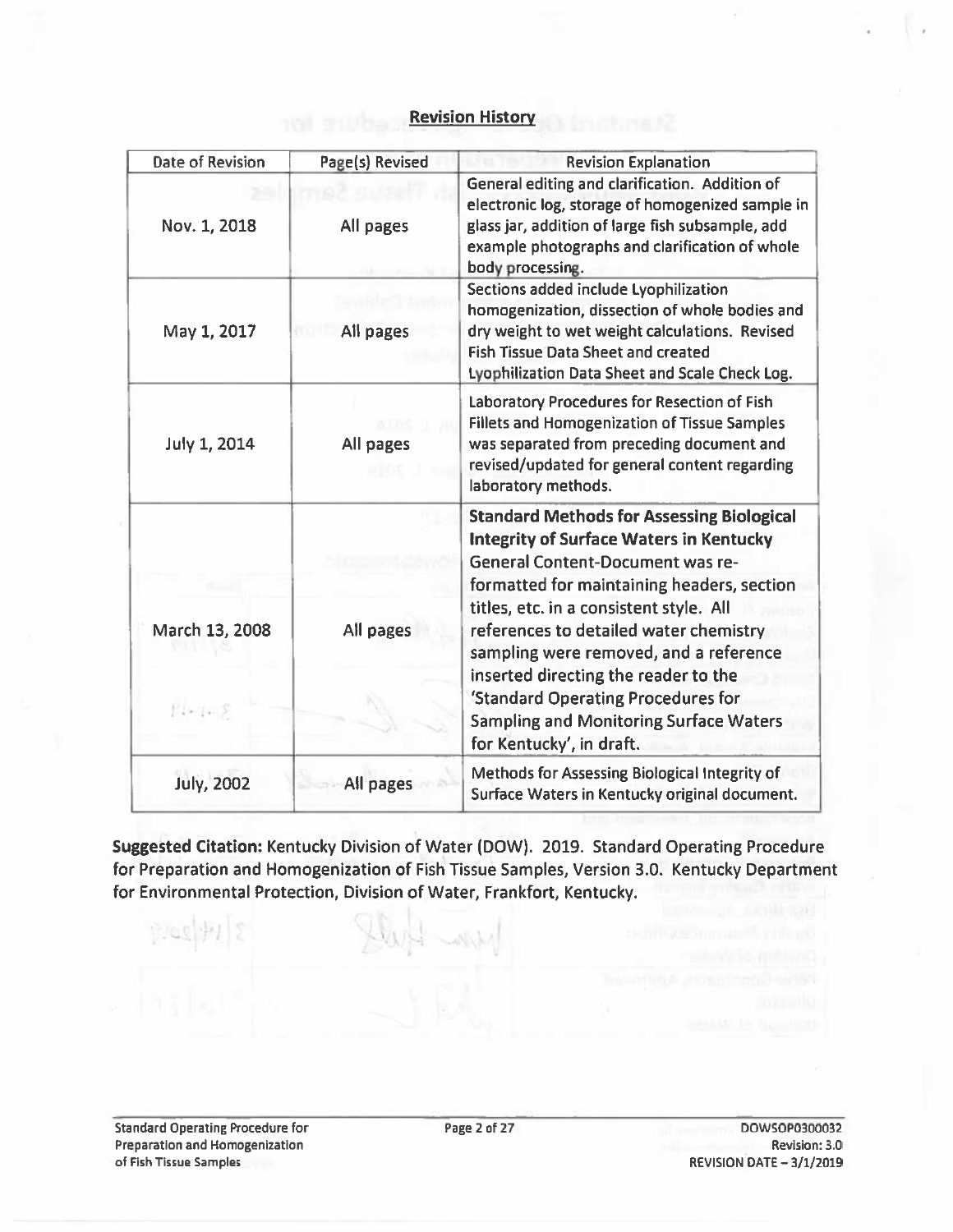| Transferring Homogenized Sample to Receiving Vessel and Storage 15                |  |
|-----------------------------------------------------------------------------------|--|
|                                                                                   |  |
|                                                                                   |  |
|                                                                                   |  |
|                                                                                   |  |
|                                                                                   |  |
|                                                                                   |  |
|                                                                                   |  |
|                                                                                   |  |
|                                                                                   |  |
|                                                                                   |  |
|                                                                                   |  |
|                                                                                   |  |
|                                                                                   |  |
|                                                                                   |  |
| Figure 1. Resection of fillet from a largemouth bass (Micropterus salmonids).  10 |  |
|                                                                                   |  |
|                                                                                   |  |
|                                                                                   |  |
|                                                                                   |  |

### **Table of Contents**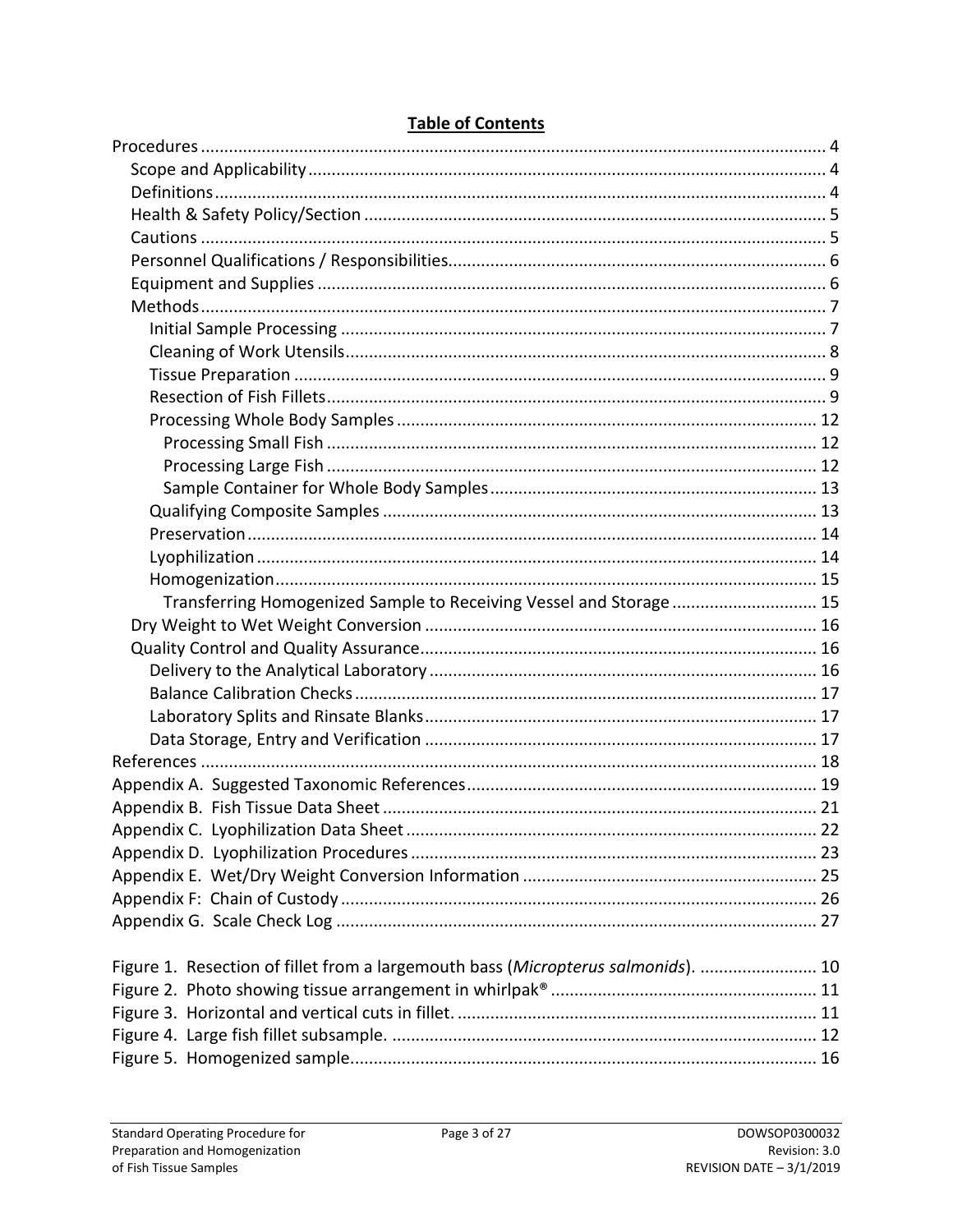#### <span id="page-3-0"></span>**Procedures**

#### <span id="page-3-1"></span>**Scope and Applicability**

This manual has been developed by the Division as guidance for uniform and accurate procedures used in preparation and homogenization of tissue samples. The procedures defined herein are required for the preparation and homogenization of tissue samples and QA/QC activities resulting in information used for issuing fish consumption advisories and the biennial Integrated Report to Congress on Water Quality in Kentucky (305[b] and 303[d] Reports).

Fish consumption advisories are jointly issued by representatives from the Department for Environmental Protection, Department of Fish and Wildlife Resources and Department for Public Health when contaminants in fish tissue exceed the level considered safe for unlimited human consumption. On December 6, 2004 each agency signed an Interagency Agreement to work together on the issuance of fish consumption advisories. The Interagency Agreement was last updated June 24, 2015. The Interagency Agreement outlines the roles of each agency, but does not detail the standard operating procedures concerning how fish consumption advisories should or will be issued. Human health risk-based methodologies, based on previously developed protocols by the Great Lakes Sport Fish Advisory Task Force (GLSFATF 1993) and the U.S. Environmental Protection Agency (USEPA 2000a), are used to determine if fish consumption advisories should be issued and what restriction level the advisories recommend. The protocols provide information in greater detail to target populations such as women of childbearing age and children, and recommends the number of fish meals a person may consume to minimize health risks.

#### <span id="page-3-2"></span>**Definitions**

Division – Kentucky Division of Water KWADE – Kentucky Water Assessment Data for Environmental Monitoring SDS –Safety Data Sheet PPE – Personal Protective Equipment PTFE – Polytetrafluoroethylene (Teflon)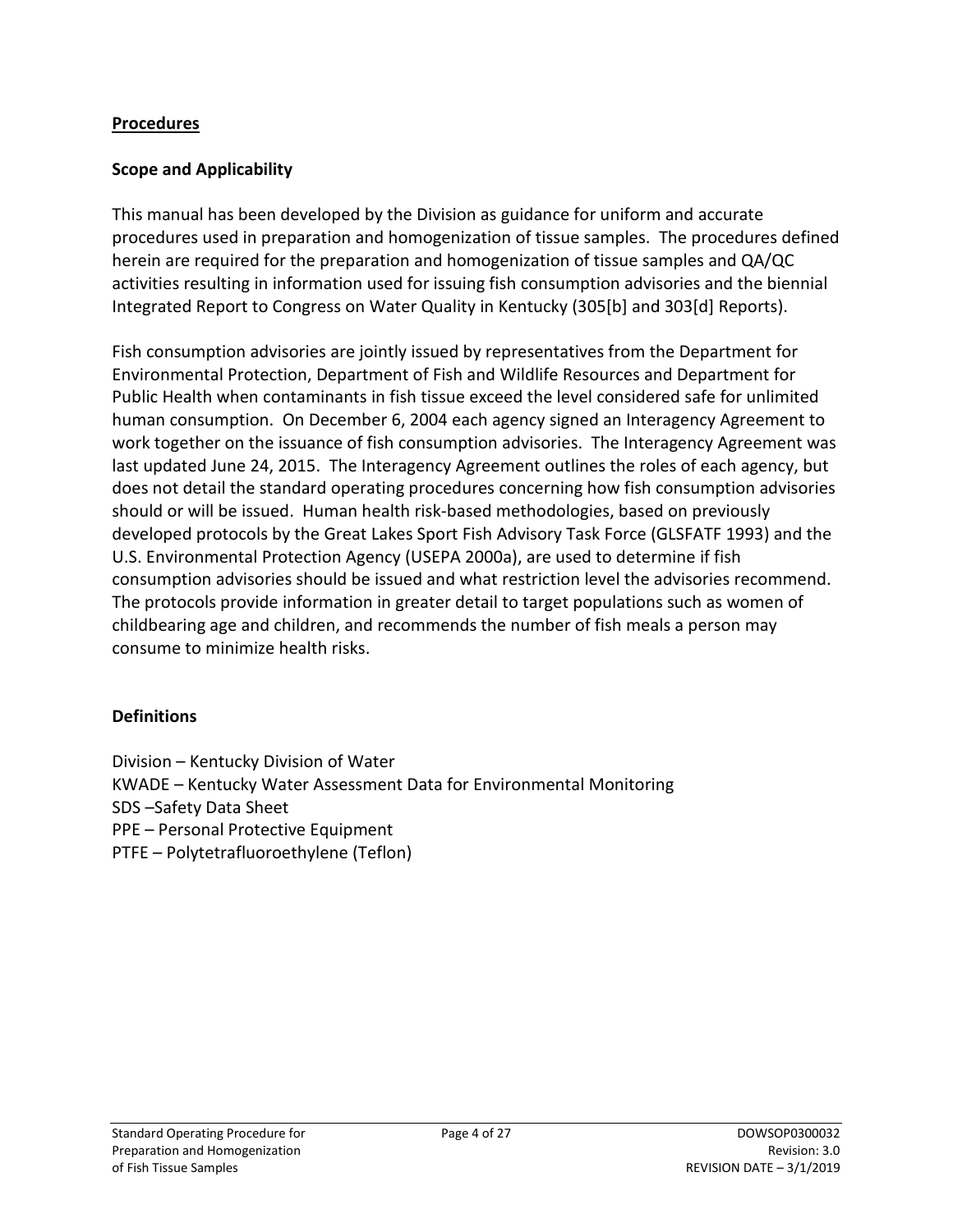### <span id="page-4-0"></span>**Health & Safety Policy/Section**

Proper PPE shall be worn by all personnel while processing samples and handling chemicals. Refer to the appropriate SDS for the correct PPE while handling chemicals. It is recommended that lab coats also be worn to protect clothing from spillage. Protective eyewear must be worn when the potential exists for particulate, vapor, liquid or foreign objects to become lodged in the eye. When working with chemicals that cause harmful fumes, personnel shall use a fume hood to reduce the threat of inhalation exposure to them and their fellow coworkers.

Toxic or caustic materials must be stored in a chemical storage cabinet. When a chemical spill (e.g. a broken mercury thermometer, broken large containers of acids or preservatives) occurs, the first line supervisor will be notified. The first line supervisor will notify the second line supervisor and the Division safety officer. The Division safety officer will then notify the department safety officer. Do not attempt to clean-up a chemical spill, if inhalation exposure or skin, throat or eye irritation is a threat. Extreme care shall be taken when processing tissue samples. When cutting frozen fish samples with a band saw or knife, fingers are to be kept away from the blade at all times. Care shall be taken when handling and cleaning blenders to reduce the chance of cutting fingers by the blades. Ear protection shall be used when loud machinery will be in use (i.e. processing fish tissue samples using saws or other electronic machinery).

If injury or exposure occurs within the laboratory facilities, then proper first aid attention will be administered by other lab personnel as soon as possible. If the condition is serious, the victim should be transported to a medical facility as soon as possible. For chemical exposures refer to the appropriate SDS for first aid treatment. Safety Data Sheets shall be maintained in a readily accessible location in the laboratory for each chemical stored or used in the lab. If any exposure occurs while in the laboratory, a 1A1 exposure or injury form needs to be submitted according to the Energy and Environment Cabinet's official protocols within 24 hours of exposure or injury.

#### <span id="page-4-1"></span>**Cautions**

Several cautions exist with regard to activities and negligence that could possibly cause equipment damage, degradation of the sample and possible invalidation of the results. Potential sources of contamination include dust, instruments, utensils, work surfaces and containers that may contact the samples. All sample processing (i.e., filleting, removal of other tissue, homogenizing, compositing) will be processed in a clean environment set away from sources of potential contamination. All instruments, work surfaces, and containers used to process samples must be of materials that can be cleaned easily and that are not themselves potential sources of contamination. The predominant metal contaminants from stainless steel are chromium and nickel. If these metals are a concern, then use of stainless steel in processing should be limited and/or appropriate equipment and rinsate blanks procured. If chromium and nickel are not a concern, the use of high-quality, corrosion resistant stainless steel for sample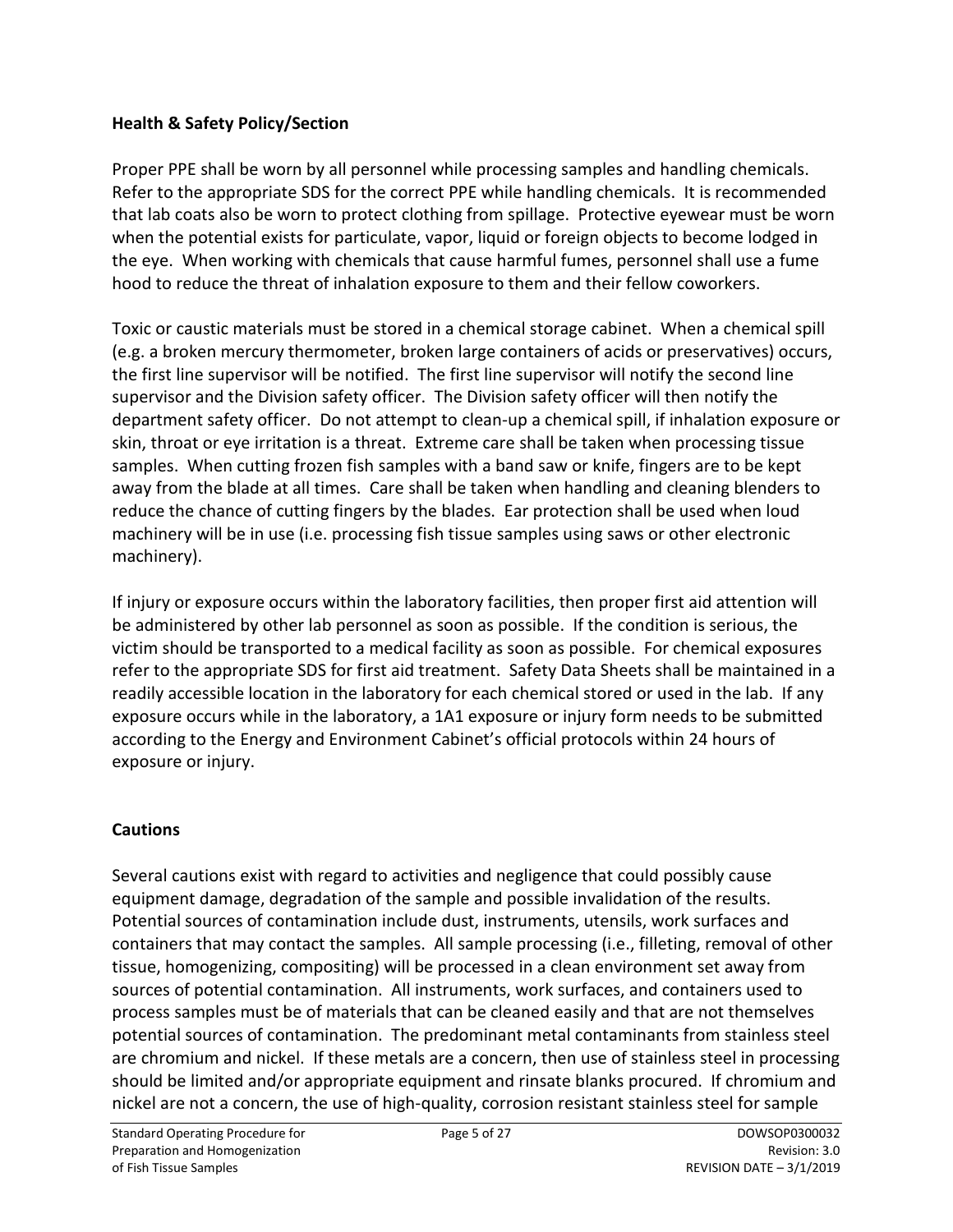processing equipment is acceptable. If aluminum is of concern, the tissue samples should be placed on glass cutting boards and in glass or plastic containers. Stainless steel instruments and heavy duty aluminum foil are in use by the Division; therefore, if the above parameters are of concern, additional equipment may need to be obtained before processing of tissue samples. Equipment rinsate blanks may be used to evaluate the possibility of contamination (USEPA 2000).

### <span id="page-5-0"></span>**Personnel Qualifications / Responsibilities**

All biologists will meet at least the minimum qualifications for their job classification. In addition, fisheries biologists will be trained in the collection and identification of fish by formal academic instruction. Fisheries biologists that have not had formal academic instruction in collection and identification of fish will be deemed technically competent based on their knowledge, skills and abilities by Division management. Taxonomic education will continue with on-the-job training, interaction with experienced taxonomists and continued outside training when education opportunities become available. All laboratory personnel performing sample processing procedures should be trained or supervised by an experienced fisheries biologist in the laboratory procedures for resection of fish fillets and homogenization of tissue samples.

### <span id="page-5-1"></span>**Equipment and Supplies**

The following is a list of common equipment and supplies typically employed:

- Heavy duty aluminum foil
- Cutting board
- Stainless steel filet knife
- Knife sharpening stone
- High speed stainless steel blender (various sizes)
- Freezer ( $\leq$ -20 $\degree$ C)
- Disposable gloves (powder free)
- 60 & 250 mL Certified Widemouth Glass Jar w/PTFE lined cap #3200060 & 3200250 ThermoScientific
- Acetone OPTIMA grade
- Deionized water
- Squirt bottles
- Whirl-pack<sup>®</sup> (various sizes)
- Ziptop bags (various sizes)
- Fish Tissue Data Sheets/Log
- Lyophilization Data Sheets/Log
- Taxonomic literature (Appendix A)
- Laboratory detergent (Liquinox®)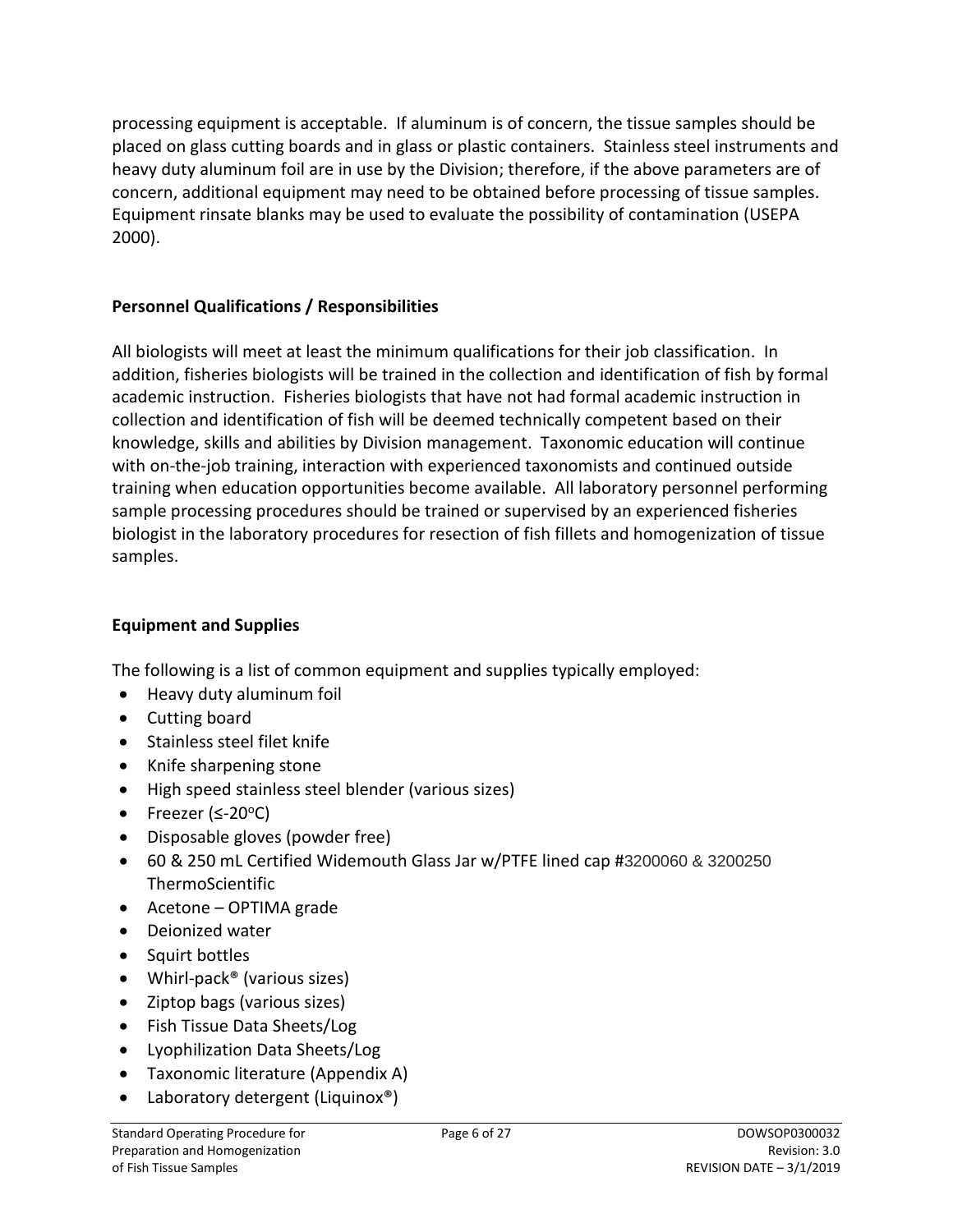- Cleaning brushes
- Stainless steel trays
- Freeze dryer
- Precision balance (<=0.01 g)
- Measuring Board
- Food Processor
- Stainless steel counter tops
- Fume hood

### <span id="page-6-0"></span>**Methods**

The following sections describe the laboratory procedures for the preparation and homogenization of fish tissue samples. Samples are collected at designated sites for fish contaminant studies and put on ice in clean coolers for sample transport. Individual samples can be laid directly on ice in contact with other samples from the same sample site as long as they are rinsed in deionized water before resection and there is no risk of puncturing the skin or samples may be placed in zip top bags before placing on ice. Taxonomic references are listed in Appendix A.

Fish fillets and/or whole body samples will be the tissue types covered in these procedures. To assess mercury for water quality standards and consumption limits, skin-off fillets will be used. To assess the selenium water quality standard, whole body samples will be used.

**NOTE**: Spines from fish (i.e. catfish species) may be cut off prior to placing in coolers if they will puncture other fish or zip top bags

### <span id="page-6-1"></span>*Initial Sample Processing*

Fish will be identified, weighed (g), measured (mm) and recorded on the electronic Fish Tissue Sample log or Fish Tissue Field Datasheet (see example in Appendix B). The total body length will be determined by measuring from the anterior most part of the fish to the tip of the longest caudal fin ray (when the lobes of the caudle fin are compressed). All samples must be recorded into the electronic Fish Tissue Sample log or Fish Tissue Field Datasheet (see example in Appendix B). Data entered on the Field Datasheet must also be entered into the Sample Log after returning from the field. Information included in the Fish Tissue Data Sheet or Sample Log include:

- **SampleID**: assigned by letters "FT" + current year + consecutive order (i.e. FT18-001)
- **StationID**: KWADE station id
- **Waterbody**: Waterbody sample collected from
- **Location**: location sample collected on waterbody
- **Species**: Species of the sample collected.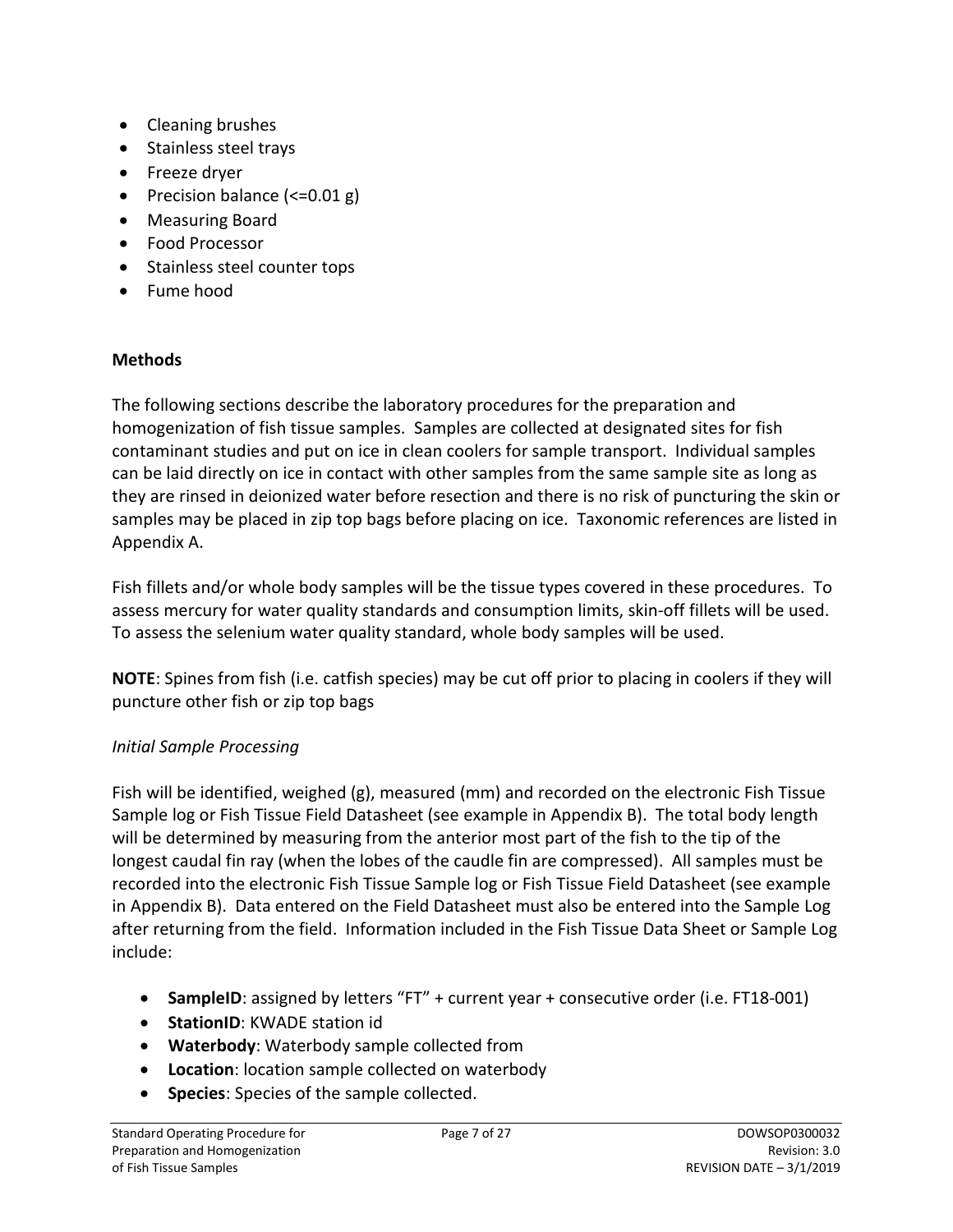- **Collection Method**: Method used to collect fish samples
- **Sample Date**: Date sample collected
- **Sample Start and End Time**: sample collection time (EST),
- **Collectors**: biologist(s) that collected sample
- **Resection Date**: Date sample processed
- **Resection Start and End Time**: sample resection time (EST),
- **Resection Analyst**: laboratory personnel who performed task
- **Sample Method:** Individual or a composite sample.
- **Tissue Type:** Whole body, Right, left or both fillets
- **Length:** Length of the sample collected in millimeters.
- **Weight:** Weight of the sample collected in grams.
- **Sex:** Sex of sample collected.
- **Aging Method: O**=Otolith; **S**=Scale; **F**=Fin; **S**=Spine
- **Age:** Age of fish collected.

### <span id="page-7-0"></span>*Cleaning of Work Utensils*

Equipment will be cleaned following USEPA (2000) for both organic and metals analysis between the processing of each sample. Equipment should be cleaned thoroughly with a detergent solution (i.e. Liquinox), rinsed with tap water, soaked in 50 percent HNO<sub>3</sub>, for 12 to 24 hours at room temperature and rinsed in deionized water. Acids used should be at least reagent grade. Stainless steel parts and any material that may be damaged by acid may be cleaned using this recommended procedure with the acid soaking step method omitted. After cleaning, equipment is placed in drying oven ( $\sim$ 100 °C) to dry or allowed to air dry if not needed immediately. If equipment is not immediately used after drying, cover blender cups with aluminum foil and place spoons/knives in stainless steel pan with aluminum foil cover to prevent contamination.

**NOTE**: If glass sample containers have a certificate for Certified Environmental Sample Containers, the cleaning process for those containers is omitted.

**NOTE**: most equipment in the Division's fish tissue laboratory is composed of stainless steel or other material that would be damaged by the use of HNO<sub>3</sub>. Caution should be exercised when using  $HNO<sub>3</sub>$  to clean equipment.

**NOTE**: If cutting boards are covered in heavy duty aluminum foil they may be cleaned with detergent and rinsed in tap water. Aluminum foil must be changed after each sample is processed, but the cutting board will not need to be cleaned between samples (USEPA 1993).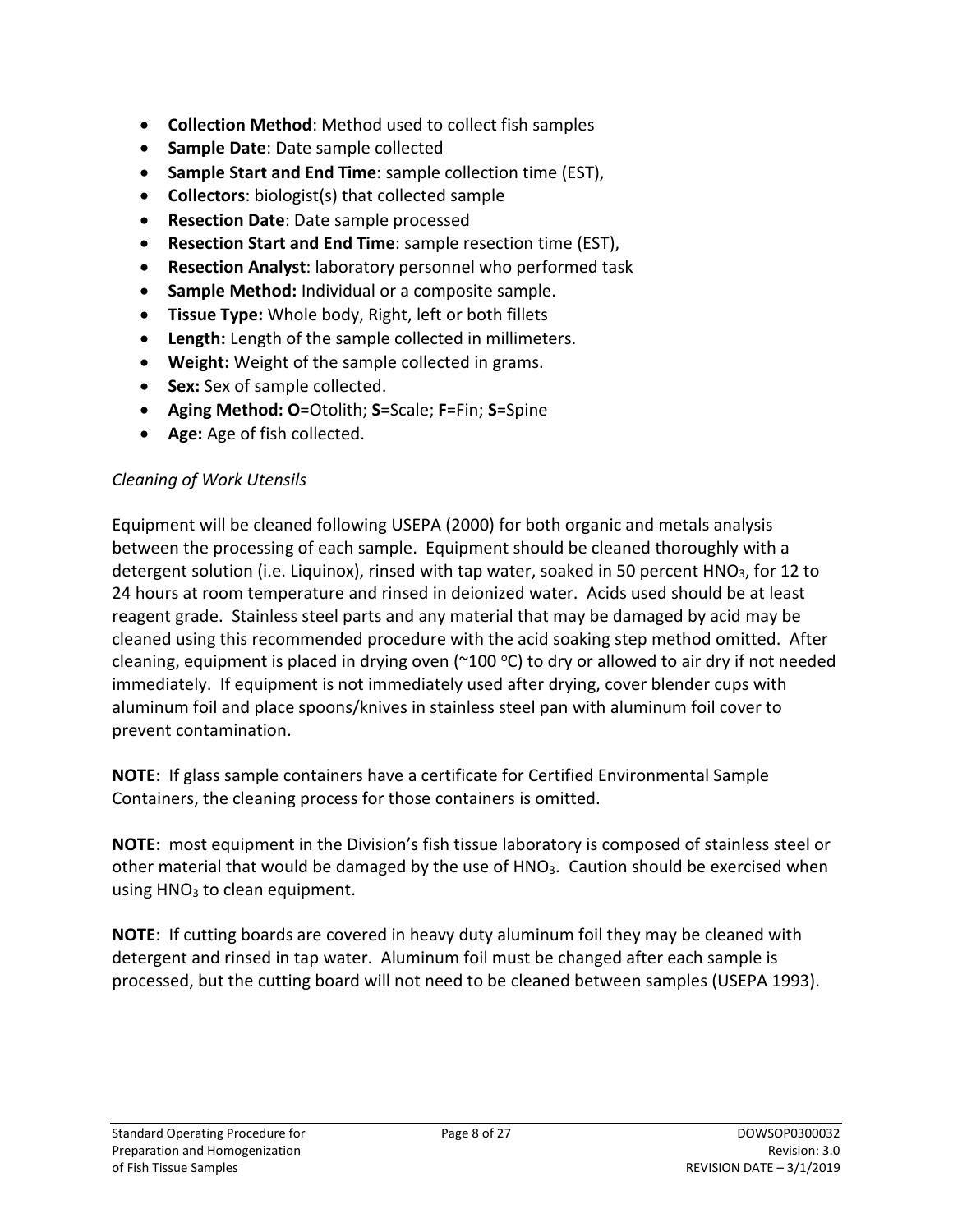### <span id="page-8-0"></span>*Tissue Preparation*

All samples will remain on ice until tissue preparation can begin. Tissue preparation is to occur within 48 hours of collection (USEPA 2000). If tissue preparation cannot be performed within 48 hours of collection in the laboratory, tissue preparation will be performed in the field or samples will be frozen. Frozen samples need to be partially thawed once returned to the laboratory for preparation (USEPA 2000). If tissue preparations are performed in the field, a clean area will be set up away from sources of exhaust and areas where gasoline or grease are used to help reduce the potential for surface and airborne contamination of the samples. A notation will be made on the Fish Tissue Data Sheet of the location of tissue preparation. Powder-free gloves are to be worn when handling the samples. A protective glove may be worn under a powder-free disposable glove to help prevent cutting injuries while resecting fillets. Knives with stainless steel blades will be used in the resection of fillets. Specimens will be prepared on cutting boards or table surface covered with heavy duty aluminum foil that is changed after each sample (USEPA 1993 and 2000). Only parts of the specimen that will not be sent to the analytical laboratory for analysis should come in contact with aluminum foil if possible.

**NOTE:** Changing heavy duty aluminum foil after each use on cutting boards does not require the cutting board to be cleaned between each sample. However, if the cutting board has body fluid or tissue on it from a previous resection, the board must be cleaned.

### <span id="page-8-1"></span>*Resection of Fish Fillets*

Target fillet (or composite) weight is >50 g wet weight. Fillets from the right side of the fish will be used as part of the sample. However, if the target weight is not met, the left fillet should be removed, added to the sample and noted. Qualifying composite samples are described below and will only be composed of right fillets or both fillets from each sample. Fillets will be processed as boneless skin-off and will include all flesh and fatty deposits from the nape to the caudal fin and from the dorsal fin of the back down to venter including the belly flap area of the fish [\(Figure 1\)](#page-9-0). If skin-on fillet is required by a particular project, each fish will be scaled prior to the resection of the fillet and rinsed in de-ionized water after scaling. Any bones should be removed from the fillet if present after resection.

**NOTE**: Rinse fillet in deionized water if blood, scales or other material are on the fillet after resection.

**NOTE**: The Division has observed that a skin-on fillet often is difficult to homogenize and skinoff fillets are preferred.

**NOTE**: Care must be taken to avoid contaminating tissues with material released from inadvertent puncture of internal organs. If the tissue is contaminated by materials released from the inadvertent puncture of the internal organs during resection, the tissue will be rinsed in deionized water.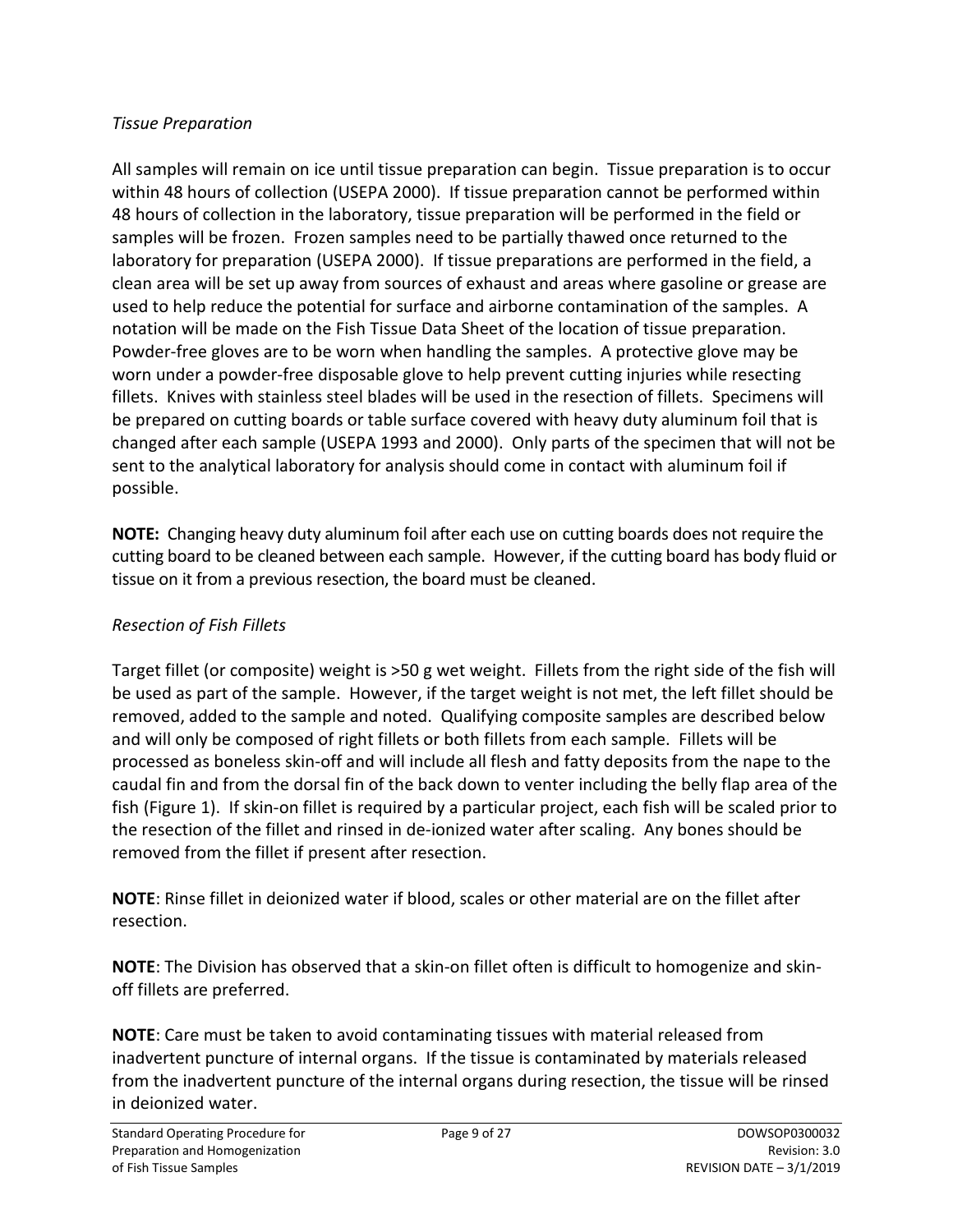

Figure 1. Resection of fillet from a largemouth bass (*Micropterus salmonids*).

<span id="page-9-0"></span>After the fillet is removed from the skin of the fish, it should be placed on a clean glass cutting board. In order to facilitate lyophilization and homogenization, fillet(s) will be cut into small pieces ( $\leq 1$  in). The small pieces are then placed in a zip top bag or whirlpak® that is labeled with sample information and stored at  $\leq$ -20 °C until lyophilization/homogenization (USEPA 2000) or placed in a freeze dryer for lyophilization.

In order to determine percent moisture, the container must be weighed to the nearest  $0.01$  g before storing the fillet inside. Then the container and fillet is weighed (nearest 0.01 g wet weight) together. If the sample volume is too large to be placed in one container (~300 g), the sample can be divided and placed in multiple containers creating a subsample. These data (subsample number and container weights) will be recorded on the Lyophilization Data Log (Appendix C). If aging structures or organism sex is required for a project, collect this information after resection of fillets has occurred.

**NOTE:** Small pieces of tissue should be arranged in the container so that no pieces of tissue touch if possible (*[Figure 2](#page-10-0)*). This allows greater surface area contact during the lyophilization process.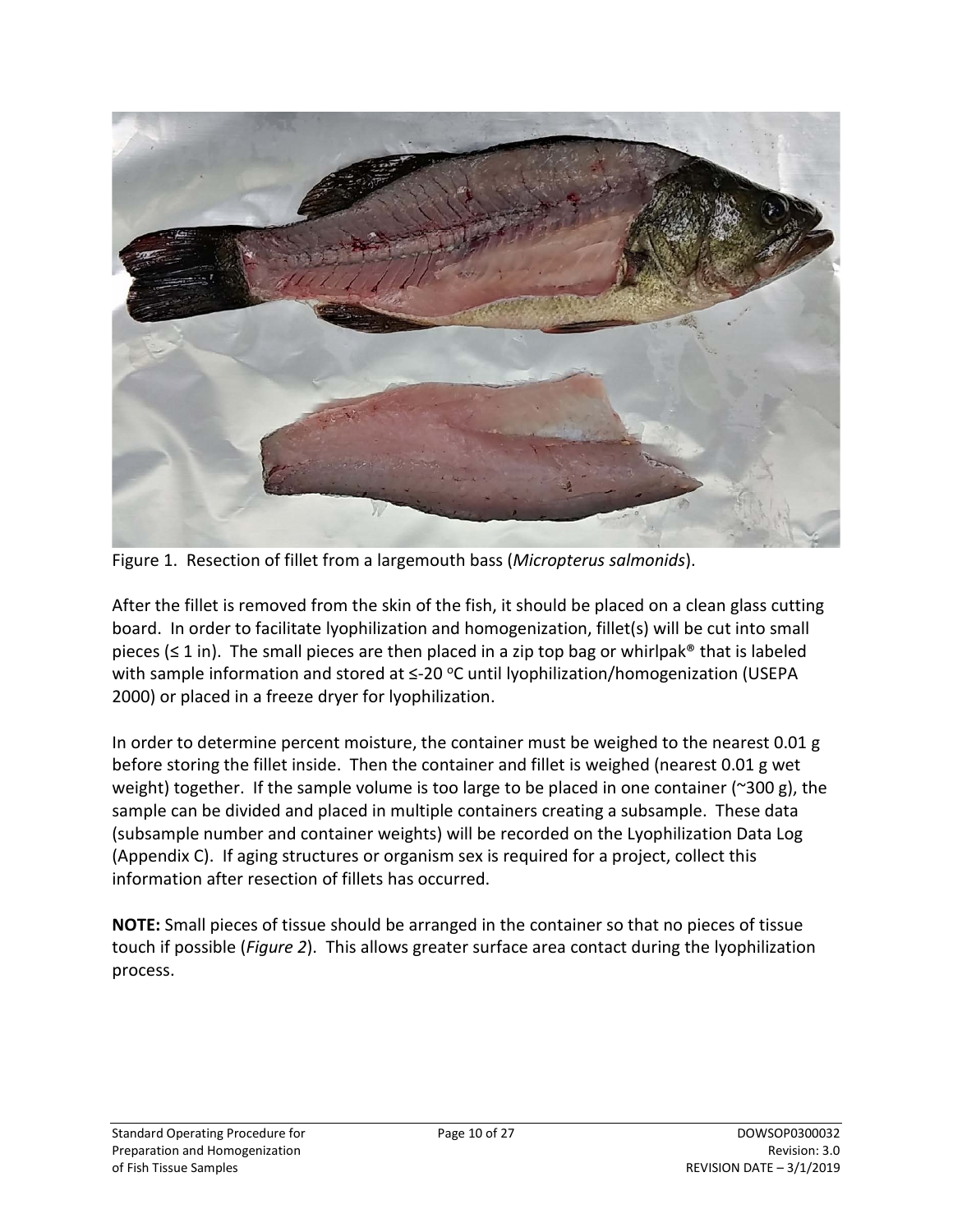

Figure 2. Photo showing tissue arrangement in whirlpak®

<span id="page-10-0"></span>**NOTE**: The Division has observed that making horizontal and vertical cuts in the fillet prior to removing fillet [\(Figure 3\)](#page-10-1) from the skin allows small pieces to be removed from the skin without placing fillet on a separate cutting board. This can eliminate the use of a second cutting board.

<span id="page-10-1"></span>

Figure 3. Horizontal and vertical cuts in fillet.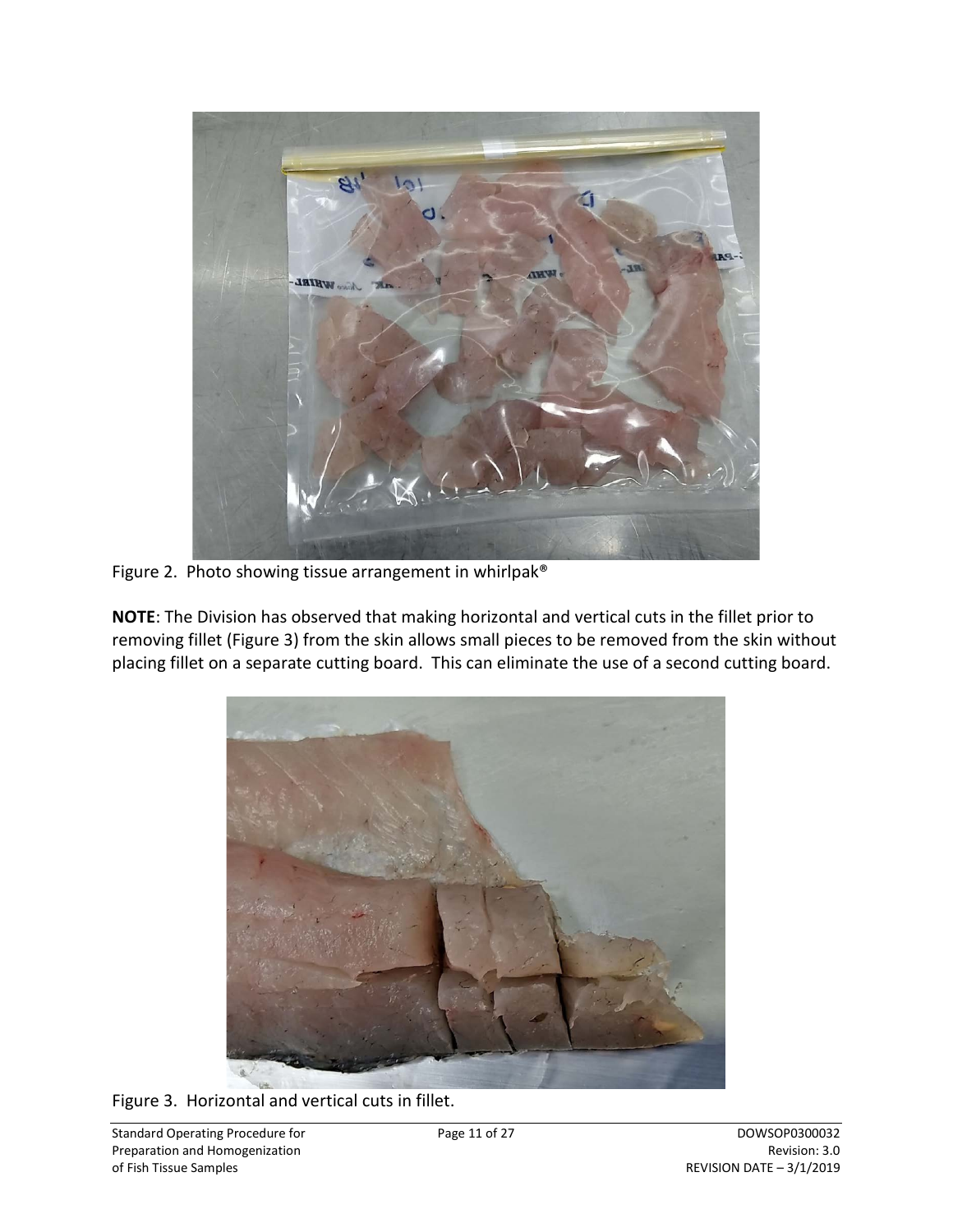**NOTE**: Large fish (fish that weigh >1 kg) may be sub sampled by taking equal portions from the anterior, posterior, mesial and belly flap sections of the resected fillet [\(Figure 4\)](#page-11-3). The subsample must weigh >50 g.



Figure 4. Large fish fillet subsample.

## <span id="page-11-3"></span><span id="page-11-0"></span>*Processing Whole Body Samples*

Processing of whole body samples will be processed using all body parts, bones, body liquids and scales. Stomach contents are to be included in the sample as well. Target whole body sample weight is >50 g wet weight unless other amounts required by analysis (i.e. Se analysis may only require 5 g).

<span id="page-11-1"></span>**NOTE:** ageing structures should not be removed in whole body samples.

### *Processing Small Fish*

Small fish (i.e. *Semotilus*) in a zip top bag or whirlpak® may be placed directly into the freeze dryer without any processing. In order to facilitate lyophilization, these fish may need to be cut into two pieces or slits made into the abdominal cavity after the first lyophilization cycle.

### *Processing Large Fish*

<span id="page-11-2"></span>Large fish may be processed in one of two ways: 1) cutting the whole fish into small pieces and freeze drying the whole fish or 2) cutting the fish into pieces and processing the pieces in either a commercial food processor or meat grinder (USEPA 1993).

*Cutting the Whole Fish* – Large fish whole body samples will be diced into small pieces (≤ 1 in or as small as it can be safely dissected) with a stainless steel saw blade and/or knife on stainless steel table tops/tray or cutting boards covered with heavy duty aluminum foil or glass cutting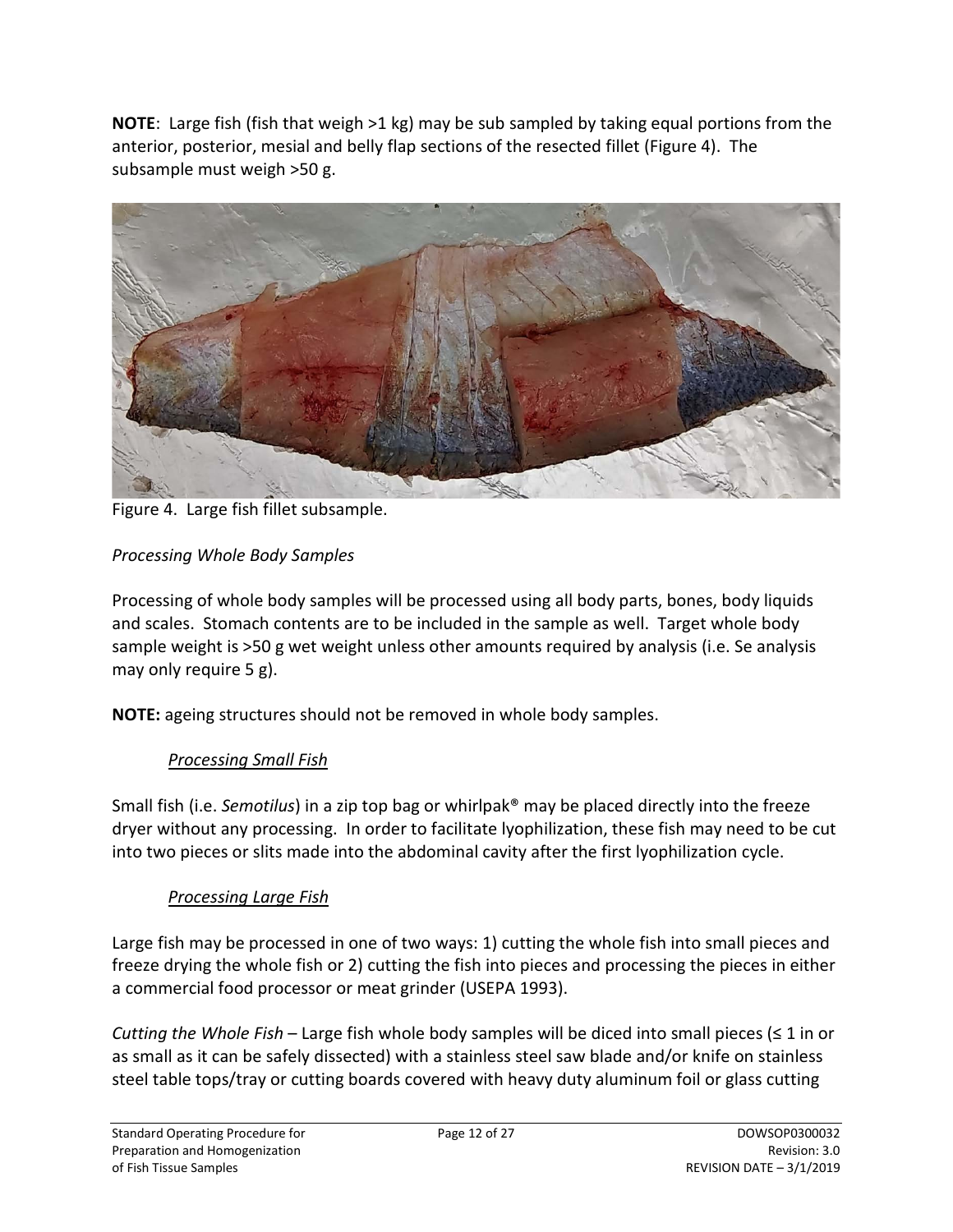boards. Care must be taken when dissecting large specimens because it can be difficult to slice through bones and scales. Small pieces of fish are then place inside the sample container(s).

*Commercial Food Processor or Meat grinder* – Large fish will be cut into sections small enough to fit into processor or grinder. The tissue should be processed until no discernable parts are identifiable. The whole fish may not be able to be processed in one batch. In these circumstances the fish should be processed in batches. Once a batch is processed, the tissue should be placed into a stainless steel pan and the next batch processed. Once all batches have been processed, all tissue should be mixed in the stainless steel pan, divide into quarters, opposite quarters mixed together and the two halves mixed back together. This process must be repeated a minimum of two times and the mixture is placed back into the processor/grinder one more time. After final processing, an aliquot should be obtained sufficient for laboratory analysis and placed into the sample container. Excess sample can be discarded unless needed for other purposes defined in QAPP.

**NOTE**: Skin, large scales and large bones may not homogenize with some species of fish. However, every effort should be made to homogenize skin, scales and bones. The skin, scales and bones that are not homogenized should not be included in any sample sent to the analytical laboratory.

# *Sample Container for Whole Body Samples*

<span id="page-12-0"></span>The recommended sample container is a sterile whirlpak®, but can be any certified clean container that can be lyophilized without damage or weight loss. The container should be weighed to the nearest 0.01 g before storing the whole body sample inside. Next the container and the whole body sample should be weighed (nearest 0.01 g wet weight) together. If the samples volume is too large to be placed in one container and the project requires retention of all sample material, the sample can be divided and placed in multiple containers creating a subsample. These data (subsample number and container weights) will be recorded on the Lyophilization Data Sheet (Appendix C). Sample information will be written on the outside of the container. The sample is then stored at  $\leq$ -20 °C until lyophilization/homogenization (USEPA 2000) or placed directly into the freeze dryer for lyophilization.

**NOTE**: Whole body aliquot samples should be arranged in the sample container in a thin layer (≤~1 in). This thin layer will facilitate the lyophilization process and can be broken into smaller pieces after the first cycle in order to increase surface area.

# <span id="page-12-1"></span>*Qualifying Composite Samples*

Individual samples are preferred over composite samples. Individual samples provide a direct measure of the range and variability of contaminants in the target fish population. Composite samples can be utilized when both the right and left fillets of an individual sample weighs <50 g wet weight and multiple individuals are required to reach the target weight, whole body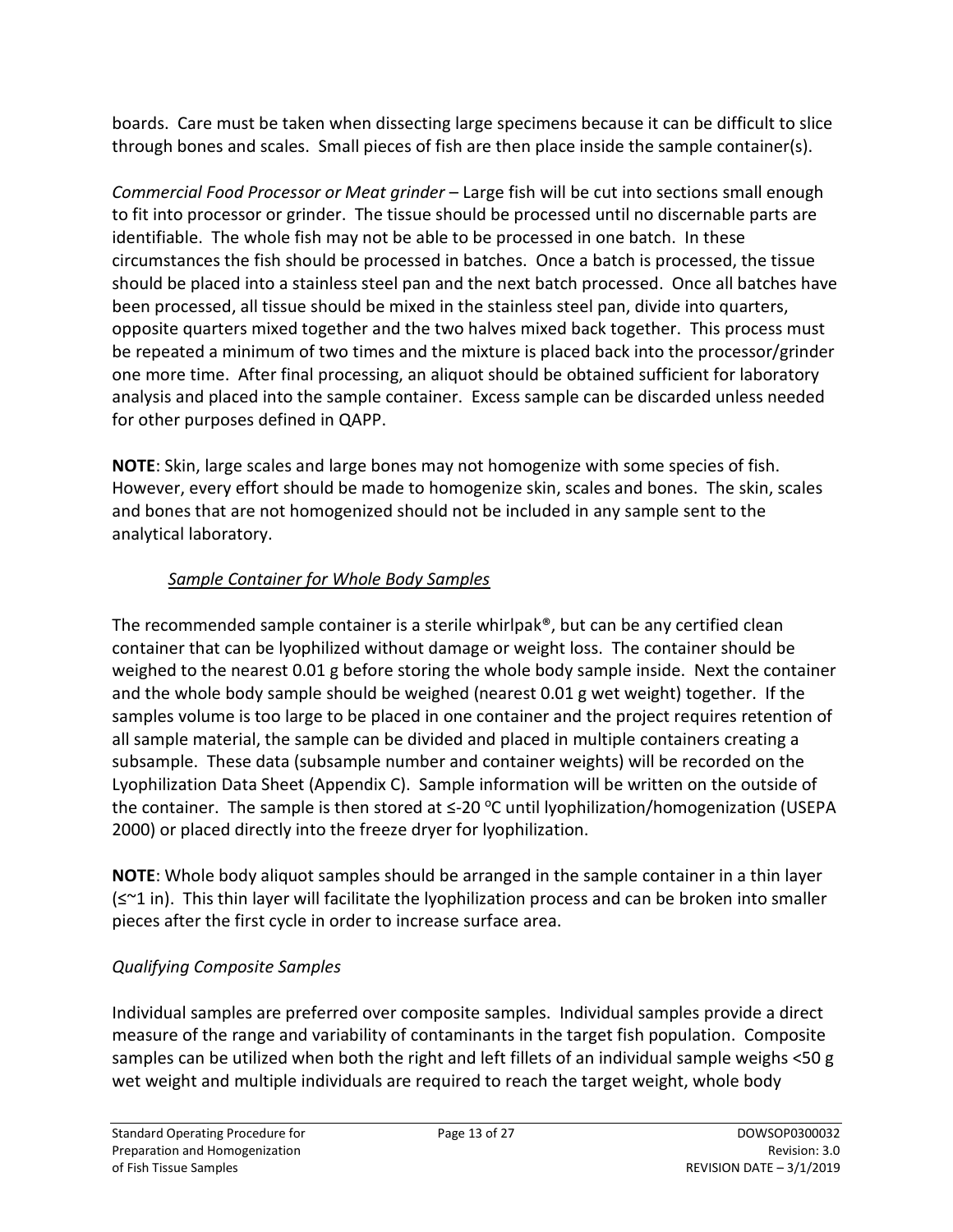samples or when it is cost-prohibitive to analyze individual samples. Qualifying composite samples must adhere to these guidelines:

- 1. All tissue in the composite must be the same species.
- 2. Right fillets or both fillets should only be used unless it is a whole body sample.
- 3. All tissue in the composite must be of similar size so that the smallest individual in a composite is no less than 75% (with a target of 90%) of the total length of the largest individual (USEPA 2000).

Notation shall be made on the Fish Tissue Data Sheet as to which individuals make up the composite sample. Sample details such as the length and weight can be averaged to describe the composite sample.

# <span id="page-13-0"></span>*Preservation*

Once samples are received from the field and resection of fillets or processing of whole body samples has occurred, samples are placed in the laboratory freezer and stored at  $\leq$ -20 °C until samples can be lyophilized.

## <span id="page-13-1"></span>*Lyophilization*

Since the Division of Environmental Program Support Sampling Guidelines have established a six-month holding time for metals and no defined holding times have been established for percent lipids or PCB analysis, lyophilization is to occur as soon as possible but within six months of collection to allow for analytical analysis. A detailed illustration of lyophilization procedures are shown in Appendix D. Personnel are to use powder-free gloves when handling samples. Samples are placed inside the freeze dryer for lyophilization. The sample container will be left slightly open for the evacuation of moisture. Care must be taken when opening the sample container as to not allow any contamination or sample loss, including frozen moisture to occur. The freeze dry cycle will consist of a nine-hour freeze and seven-hour drying time. The process may be changed based on the amount of moisture in each sample cycle. The freeze cycle may be shortened (i.e. 4 hours) if samples are completely frozen before placing in freeze dryer. If reporting in wet weight, the percent moisture will be recorded before removing the sample from the lyophilized container. See the "Dry Weight to Wet Weight Conversion" section for the percent moisture calculation. After the percent moisture is calculated and recorded, the sample should be transferred to a stainless steel blender for homogenization. A fillet sample with ≥75% moisture loss and a whole body sample with ≥70% moisture loss is normally sufficient for homogenization. However, some tissue may not reach these targets (i.e. tissue with a high lipid content). If percent moisture targets are consistent (≤5% change) after three cycles, note in log and proceed to homogenization.

**NOTE**: When reporting in dry weight (i.e. selenium analysis), samples need to be dried to a constant weight. It may take several lyophilization cycles. When there is no weight loss and the sample weights remain constant (≤5% change), the sample is completely dry.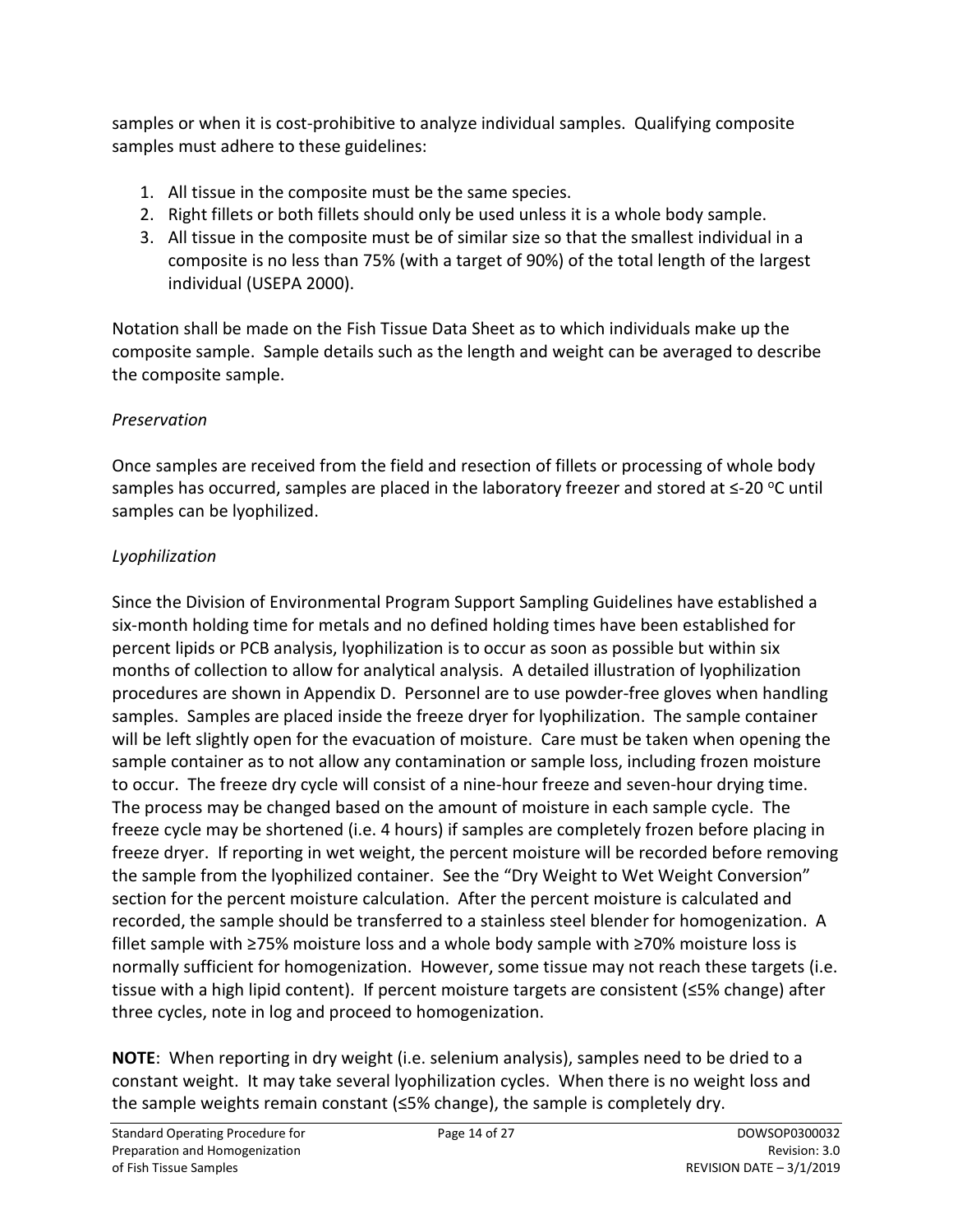#### <span id="page-14-0"></span>*Homogenization*

Depending on the samples volume, the appropriate blender cup size will be used. Most fillets can be homogenized in the small blender cups (32 ounces) while whole body samples may require the large blender cups (1 gallon). If subsamples were created, they are to be combined in the blender cup for homogenization. The sample is homogenized until no obvious masses are visible, stirring with a stainless steel spoon for verification. If any samples will not fit into a blender cup, samples should be homogenized in batches and then homogenized samples should be mixed according to USEPA (2000). Mix all samples together in a stainless steel pan of sufficient size, divide into quarters, mix opposite quarters together, and then mix the two halves back together. This process must be repeated a minimum of two times. After homogenization, the sample will be placed into a receiving vessel. If the receiving vessel has been filled with homogenized sample, excess sample tissue can be discarded unless needed for other purposes defined in QAPP.

**NOTE**: Homogenization should take place under a fume hood in order to reduce exposure to small particles produced during the homogenization process.

To ensure that a record of the sample weights for the calculation of moisture loss is recorded, a Lyophilization Data Log or Sheet (see example in Appendix C) will be used. The Lyophilization Data Log or Sheet field definitions are described below.

- **Sample ID:** assigned by letters "FT" + current year + consecutive order (i.e. FT18-001).
- **Subsample Number:** Detailed as # of specified subsample of # of containers used for the sample.
- **Container Weight:** Weight of empty sample container.
- **Sample Wet Weight:** Wet weight of the sample subtracting the container weight in grams.
- **Reporting Type Goal:** Wet weight (i.e. mercury) or Dry weight (i.e. selenium) or both.
- **Cycle Weights:** Sample weight + container weight after lyophilization cycle.
- **% Moisture:** The results of the calculation: [(Wet Weight–Dry Weight)/ Wet Weight].

### *Transferring Homogenized Sample to Receiving Vessel and Storage*

<span id="page-14-1"></span>After homogenization, the sample is placed in a certified level 1 glass container with a PTFE lid (USEPA 2000) [\(Figure 5\)](#page-15-3) liner using a stainless steel spoon. After the sample is placed in a certified level 1 glass container with a PTFE lid liner, the sample is placed in a freezer at  $\leq$ -20 °C until processed for analysis in the analytical laboratory. The receiving vessel should be labeled with the Sample ID.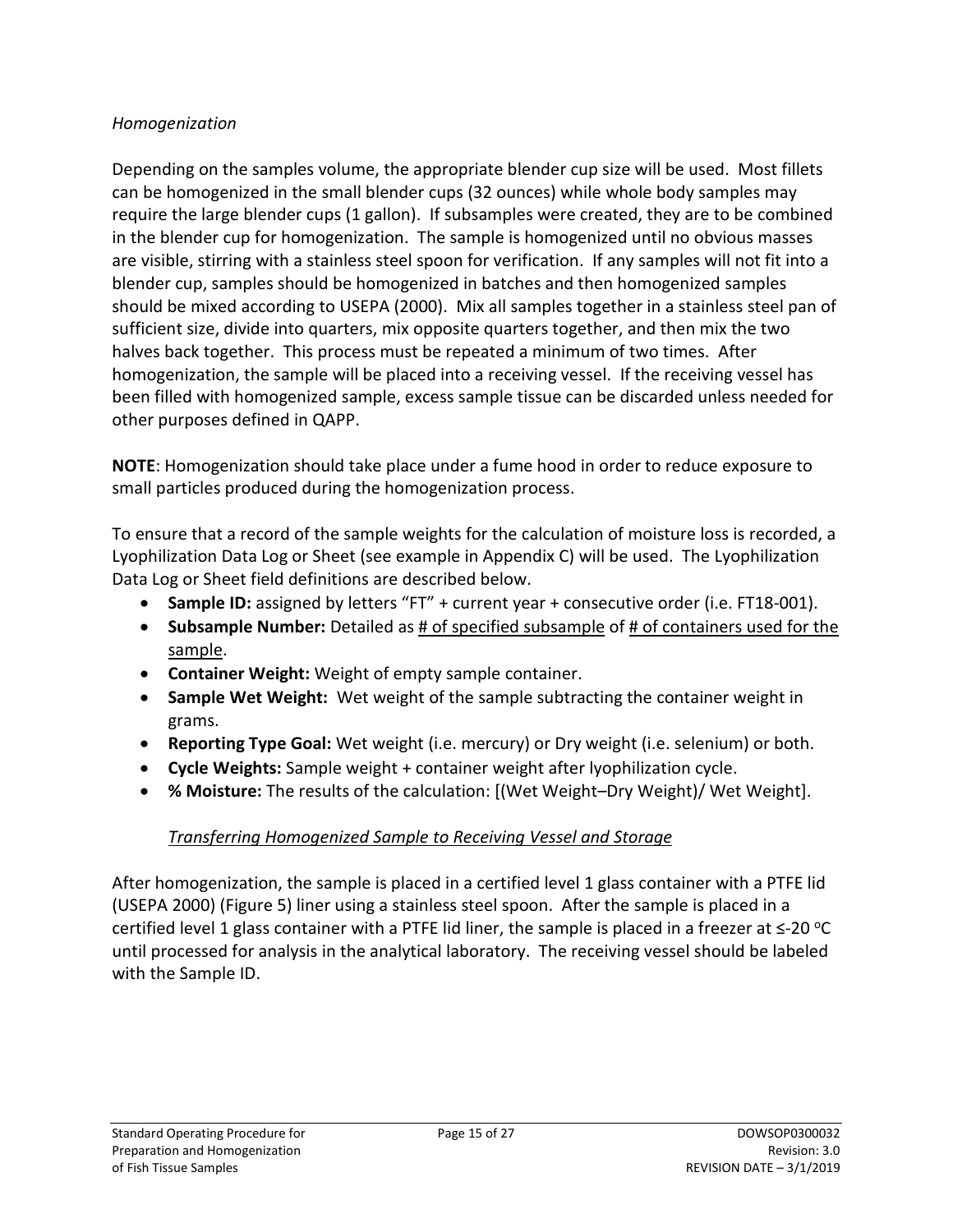

<span id="page-15-3"></span>Figure 5. Homogenized sample.

### <span id="page-15-0"></span>**Dry Weight to Wet Weight Conversion**

When the Reports of Analysis are delivered from the analytical laboratory, all samples that have been lyophilized will be reported in dry weight and converted to wet weight for the Integrated Report and consumption advisories unless dry weight is recommended (i.e. selenium). The conversion from dry weight to wet weight requires obtaining the percent moisture of the sample being analyzed (USEPA 2016). To calculate percent moisture, samples must be weighed before and after lyophilization. Samples will be weighed on a scale to the nearest 0.01g. Percent moisture must be included on the chain of custody and presented with the official lab report of analysis. The conversion formulas and additional information are found in Appendix E.

### <span id="page-15-1"></span>**Quality Control and Quality Assurance**

### <span id="page-15-2"></span>*Delivery to the Analytical Laboratory*

Samples will be delivered to the analytical laboratory following KDOW (2009). A chain of custody will be assigned with the samples (see example in Appendix C).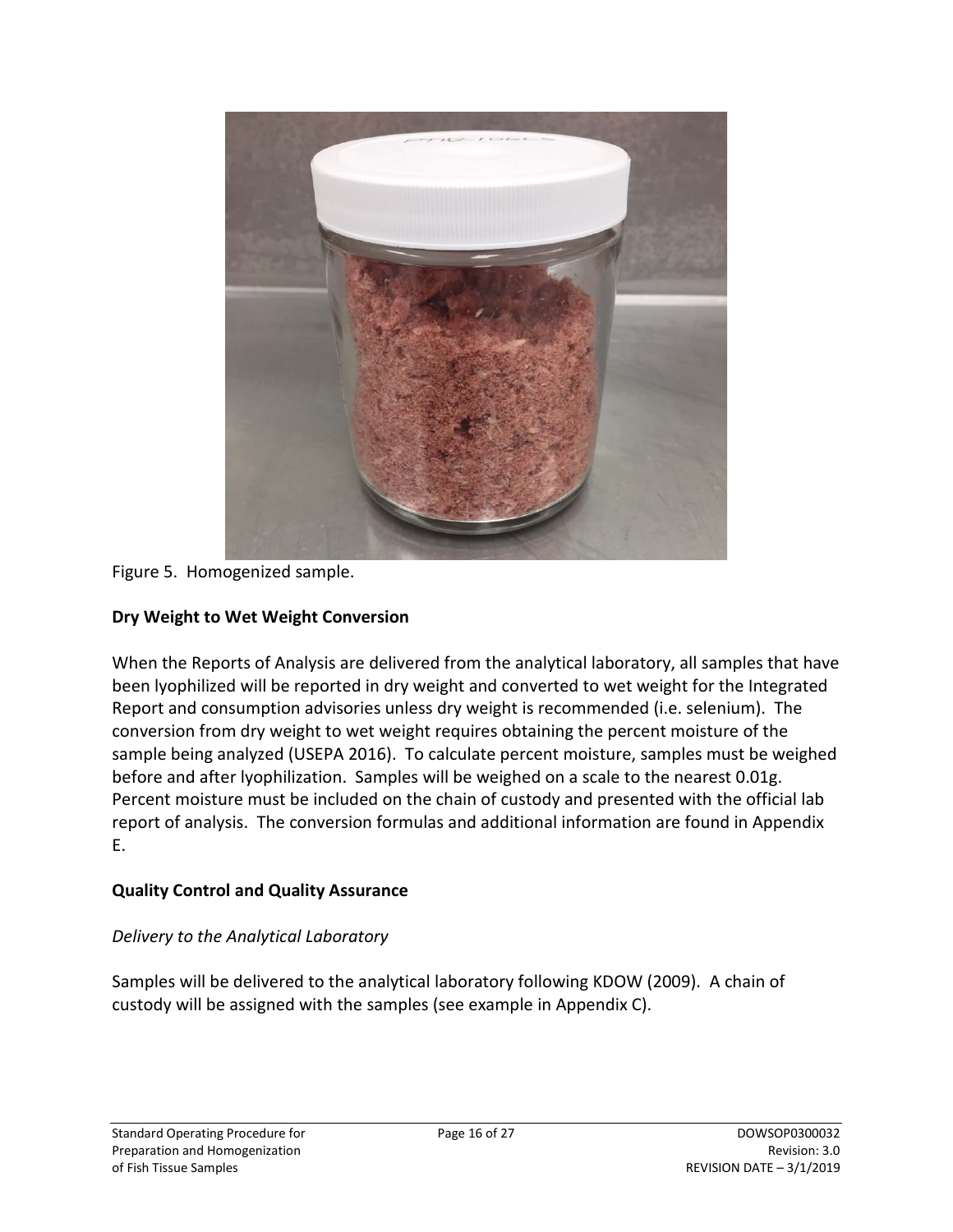#### <span id="page-16-0"></span>*Balance Calibration Checks*

All samples are to be weighed on a balance that is calibrated and of adequate accuracy and precision (USEPA 2000). Balance checks must be recorded at the beginning of each weighing session using the reference weights 200 g, 100 g and 50 g and after every 20 samples. For the calculation of percent moisture, the acceptable tolerance between reference weights and the balance readings is  $\pm$  0.1 grams. Care must be taken to avoid balance interferences. Reference weight handling and standardization procedures are found in ESB (2015). Balance calibration and corrective actions for out-of-control data will follow procedures outlined in ESB (2015). If the instrument fails to meet accuracy specifications after re-calibration, the balance will be tagged "Out of Service" until repair or replacement of the balance has occurred. An example Balance Check Log is available in Appendix G.

### <span id="page-16-1"></span>*Laboratory Splits and Rinsate Blanks*

Laboratory split samples will be collected by submitting two independent samples of homogenized tissue from the same sample to the analytical laboratory, if required by the study plan.

Rinsate blanks are a deionized water sample collected by rinsing the equipment that typically comes in contact with the tissue during homogenization. The equipment should be cleaned prior to rinsing using the protocols described in the above section "Cleaning of Work Utensils." The sample will be collected in appropriate bottles and submitted for analysis if required by the study plan.

### <span id="page-16-2"></span>*Data Storage, Entry and Verification*

All field and laboratory data will be recorded on the Fish Tissue Log (Appendix B) and Lyophilization Log (Appendix F). Results from the analytical laboratory must be filed in the project's e-files and recorded into K-WADE according to KDOW (2015). The project coordinator will be responsible for reviewing the received data for accuracy and resolving any corrective actions if needed.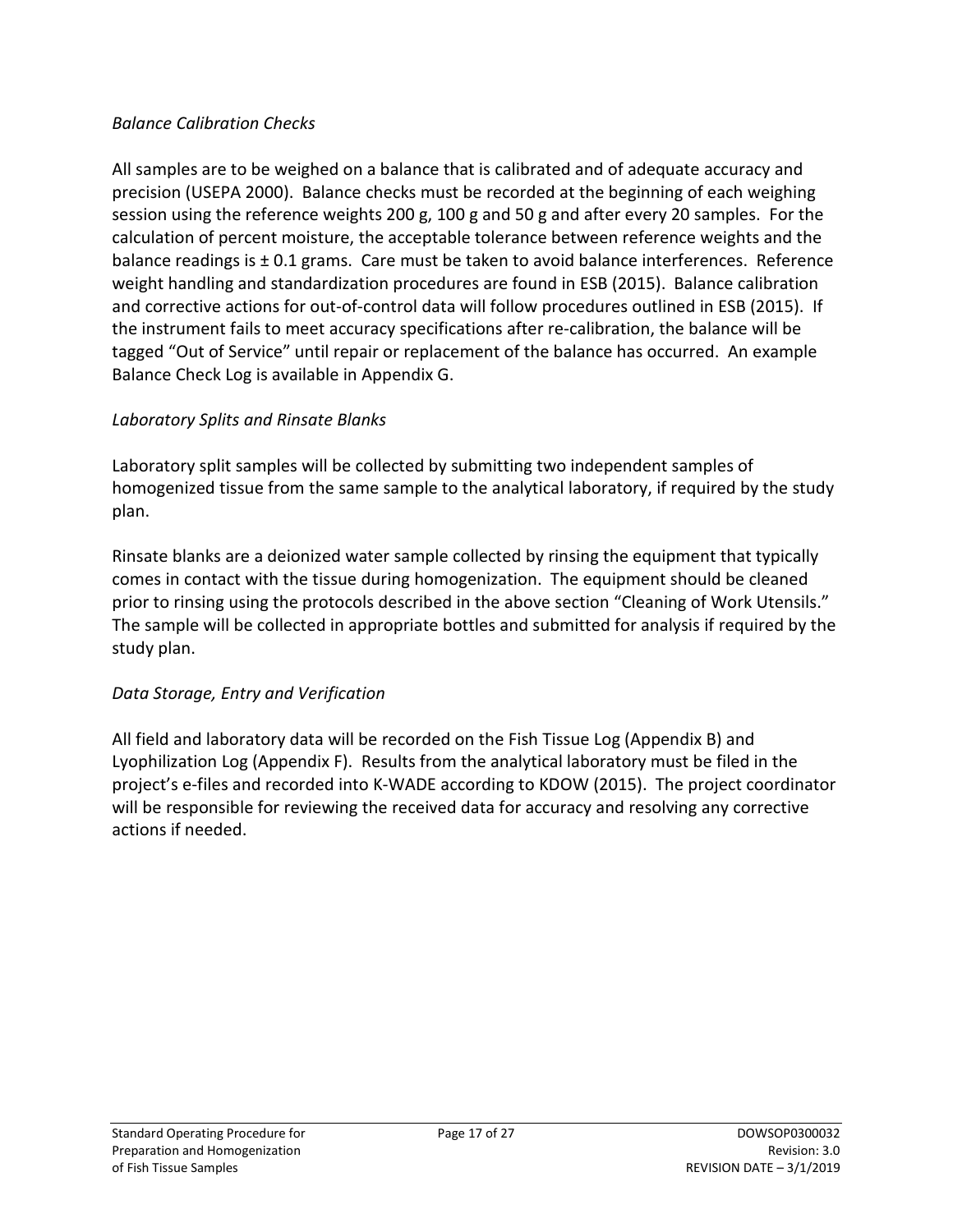#### <span id="page-17-0"></span>**References**

Environmental Services Branch (ESB). 2015. Standard Operating Procedure for Balance Calibration Checks. Frankfort, Kentucky. DES Doc. 9020.

Great Lakes Sport Fish Advisory Task Force (GLSFATF). 1993. Protocol for a uniform Great Lakes Sport Fish Consumption Advisory. Great Lakes Sport Fish Advisory Task Force, Council of Great Lakes Governors, Chicago, IL. 81p. MESB-FP 9/16/93.

Kentucky Division of Water (KDOW). 2009. Sample Control and Management. Kentucky Department for Environmental Protection, Frankfort, Kentucky.

Kentucky Division of Water (KDOW). 2015. KWADE Monitoring Station Creation. Kentucky Department for Environmental Protection, Frankfort, Kentucky.

USEPA. 1993. Fish Field and Laboratory Methods for Evaluating the Biological Integrity of Surface Waters. Washington, DC. Office of Research and Development. EPA 600-R-92-111.

USEPA. 2000. Guidance for assessing chemical contaminant data for use in fish advisories. Vol. 1: Fish sampling and analysis. 3rd Edition. Washington, DC. Office of Water. EPA 823-B-00- 007.

USEPA. 2016b. Technical Support for Fish Tissue Monitoring for Implementation of EPA's 2016 Selenium Criterion (Draft). Washington, DC. Office of Water. EPA 820-F-16-007.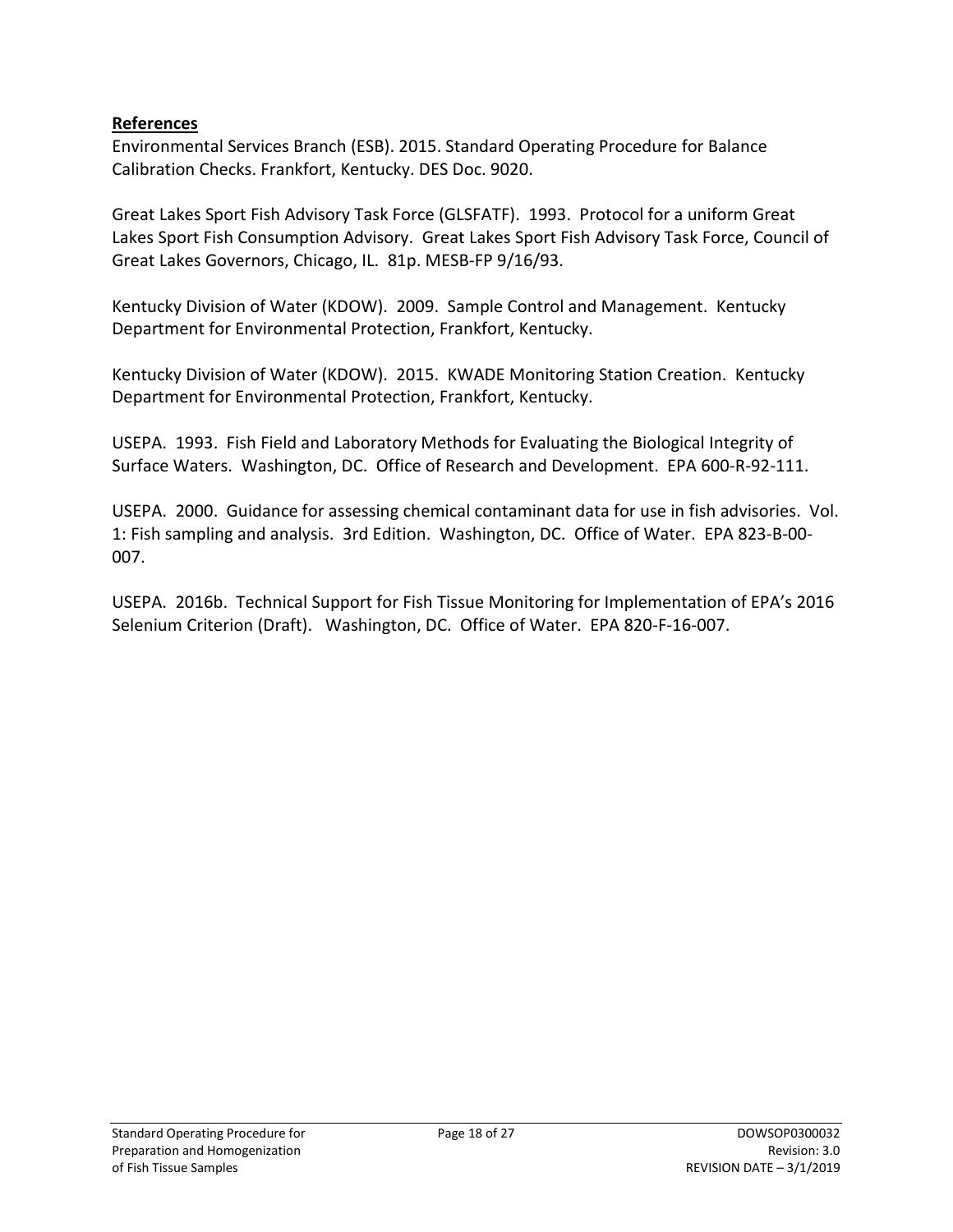#### <span id="page-18-0"></span>**Appendix A. Suggested Taxonomic References**

Burr, B.M. and M.L. Warren. 1986. A distribution atlas of Kentucky fishes. Kentucky State Nature Preserves Commission Scientific and Technical Series Number 4:1-398.

Ceas, P.A. and B.M. Burr. 2002. Etheostoma lawrencei, a new species of darter in the E. spectabile species complex (Percidae; Subgenus Oligocephalus), from Kentucky and Tennessee. Ichthyological Exploration of Freshwaters 13(3) 203-216.

Ceas, P.A. and L.M. Page. 1997. Systematic studies of the Etheostoma spectabile complex (Percidae; Subgenus Oligocephalus), with descriptions of four new species. Copeia (3) 496-522.

Etnier, D.A. and W.C. Starnes. 1993. The fishes of Tennessee. The University of Tennessee Press. Knoxville, Tennessee.

Cicerello, R.R. and R.S. Butler. 2007. Distribution and status of Etheostoma tecumsehi, the Shawnee darter, a species endemic to the Pond River, Green River drainage, Kentucky. SFC Proceedings No. 49.

Comiskey, C.E. and D.A. Etnier. 1972. Fishes of the Big South fork of the Cumberland River. Journal of the Tennessee Academy of Science 47(4) 140-145.

Jenkins, R.E. and N.M. Burkhead. 1993. Freshwater fishes of Virginia. American Fisheries Society, Bethesda, Maryland.

Kuehne, R.A. and R.W. Barbour. 1983. The American darters. University of Kentucky Press, Lexington, KY.

Page, L.M. 1983. Handbook of darters. Tropical Fish Hobbyist Publications, Neptune City, NJ.

Page, L.M., P.A Ceas, D.L. Swofford and D.G. Buth. 1992. Evolutionary relationships within the Etheostoma squamiceps complex (Percidae; Subgenus Catonotus) with descriptions of five new species. Copeia (3) 615-646.

Page, L.M., M. Hardman, and T.J. Near. 2003. Phylogenetic relationship of barcheek darters (Percidae: Etheostoma, Subgenus Catonotus) with descriptions of two new species. Copeia (3) 512-530.

Pflieger, W.L. 1997. The fishes of Missouri, revised edition. Missouri Department of Conservation, Jefferson City, Missouri.

Robison, H.W. and T.M. Buchanan. 1988. Fishes of Arkansas. University Press, Fayetteville, AR.

Smith, P.W. 1979. The fishes of Illinois. University of Illinois Press, Urbana, IL.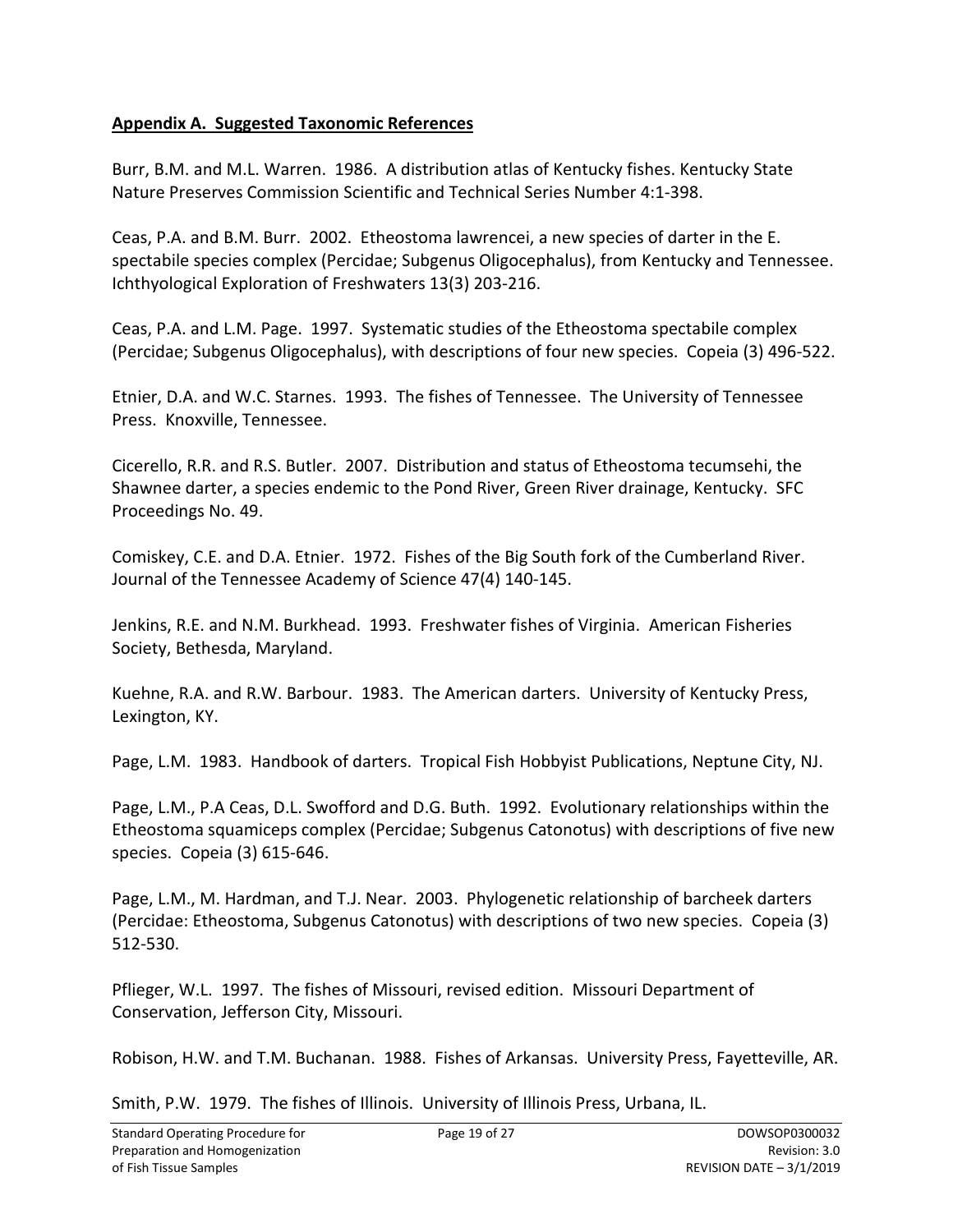Trautman, M.B. 1981. The fishes of Ohio with illustrated keys, revised edition. Ohio State University Press, Columbus OH.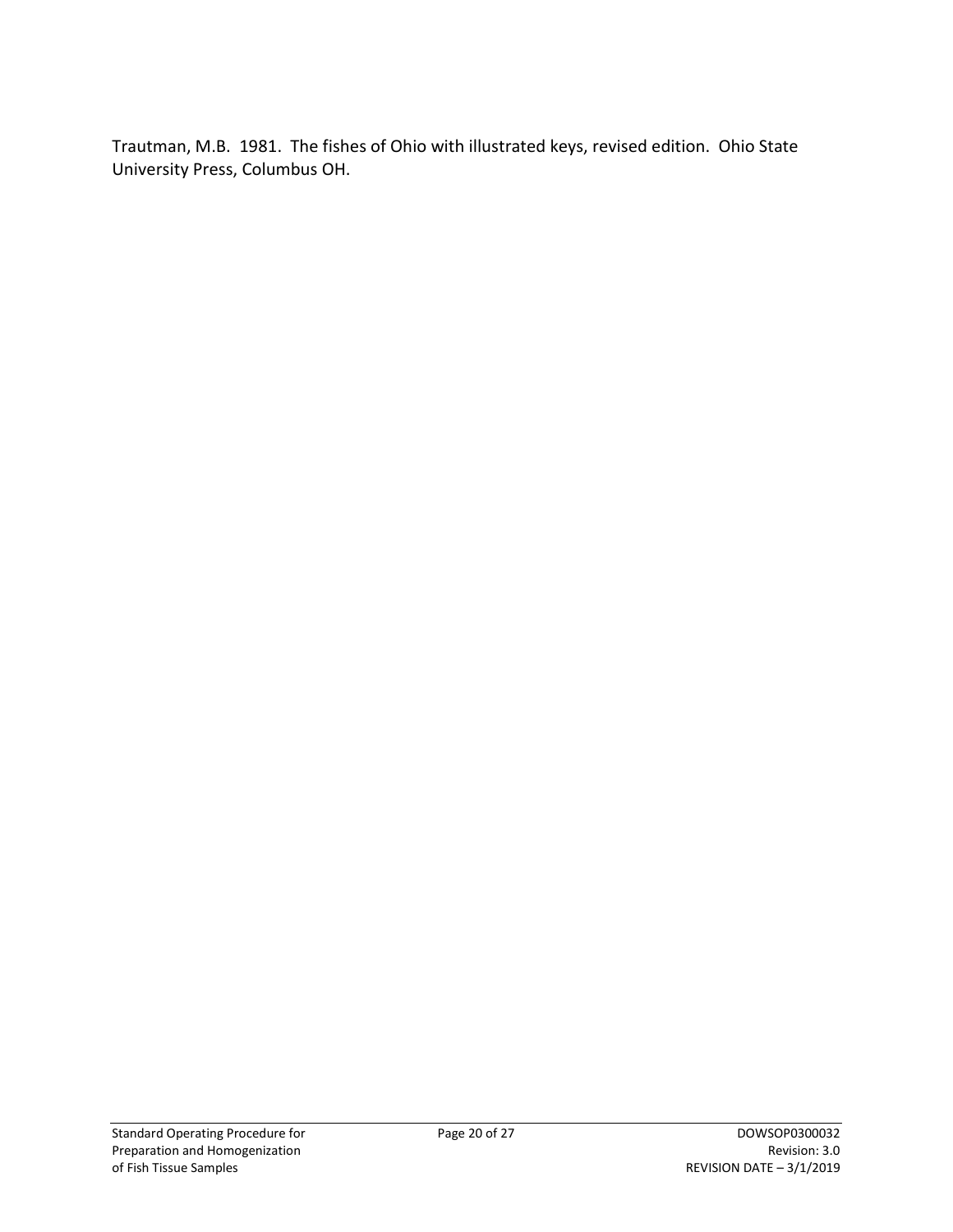# <span id="page-20-0"></span>**Appendix B. Fish Tissue Data Sheet**

## **FISH TISSUE FIELD DATA SHEET-***example*

| Waterbody: Cave Run Lake                                               |                                                                        |                       | <b>Collection Date: 05/29/2017</b>                 |  |  |  |
|------------------------------------------------------------------------|------------------------------------------------------------------------|-----------------------|----------------------------------------------------|--|--|--|
|                                                                        |                                                                        | Start Time: 1200      | <b>End Time: 1400</b>                              |  |  |  |
| <b>Location: Near Banger Ramp</b>                                      |                                                                        | <b>Basin: Licking</b> |                                                    |  |  |  |
| Site ID: <i>DOW05036025</i>                                            |                                                                        | <b>County: Rowan</b>  |                                                    |  |  |  |
|                                                                        | Coordinates (Latitude/Longitude): 38.04375 -83.43882                   |                       | <b>Collection Method: Large Boat Electrofisher</b> |  |  |  |
| <b>Tissue Preparation Location:</b><br>$\daleth$ Field $\boxtimes$ Lab | <b>Collectors:</b> Garrett Stillings, Rodney Pierce and Robert Johnson |                       |                                                    |  |  |  |
| Notes: Lesions were found on Field Sample ID: 17-001                   |                                                                        |                       |                                                    |  |  |  |

| Sample ID<br>(Year-<br>Number;<br>Ex. 17-001;<br>17-002) | <b>Sample</b><br><b>Method</b><br>(Individual or<br>Composite) | <b>Tissue type</b><br>(RF,LF,<br>BF,WB) | <b>Species</b>  | Length<br>(mm) | Weight<br>(g) | <b>Sex</b> | <b>Aging</b><br><b>Method</b><br>$\ast$ | Age       |
|----------------------------------------------------------|----------------------------------------------------------------|-----------------------------------------|-----------------|----------------|---------------|------------|-----------------------------------------|-----------|
| 17-001                                                   | Individual                                                     | RF                                      | Largemouth Bass | 507            | 1975          | F          | O                                       | 9         |
| 17-002                                                   | Individual                                                     | <b>BF</b>                               | Channel Catfish | 414            | 700           | M          | $\mathsf S$                             | 5         |
| 17-003                                                   | Composite                                                      | RF                                      | Bluegill        | 182            | 125           | NR         | NR                                      | <b>NR</b> |
| 17-003                                                   | Composite                                                      | RF                                      | <b>Bluegill</b> | 167            | 100           | NR         | NR                                      | NR        |
| 17-003                                                   | Composite                                                      | RF                                      | <b>Bluegill</b> | 168            | 115           | NR         | <b>NR</b>                               | NR        |
| 17-003                                                   | Composite                                                      | RF                                      | <b>Bluegill</b> | 147            | 60            | <b>NR</b>  | <b>NR</b>                               | <b>NR</b> |
| 17-003                                                   | Composite                                                      | RF                                      | Bluegill        | 171            | 105           | <b>NR</b>  | NR                                      | <b>NR</b> |
| 17-004                                                   | Composite                                                      | <b>WB</b>                               | Creek Chub      | 50             | 40            | <b>NR</b>  | <b>NR</b>                               | <b>NR</b> |
| 17-004                                                   | Composite                                                      | <b>WB</b>                               | Creek Chub      | 60             | 50            | NR         | NR                                      | NR        |

**Resection of fillets or sample dissection by:** *Garrett Stillings and Rodney Pierce* 

**Resection Date:** *05/30/2017*

**Resection Start Time:** *1015*

**Resection End Time**: *1130*

**\*Aging Method: O**=Otolith; **S**=Scale; **F**=Fin; **S**=Spine **RF**=Right Fillet; **LF**=Right Fillet; **BF**=Both Fillets; **WB**=Whole Body; **NR**=Not Recorded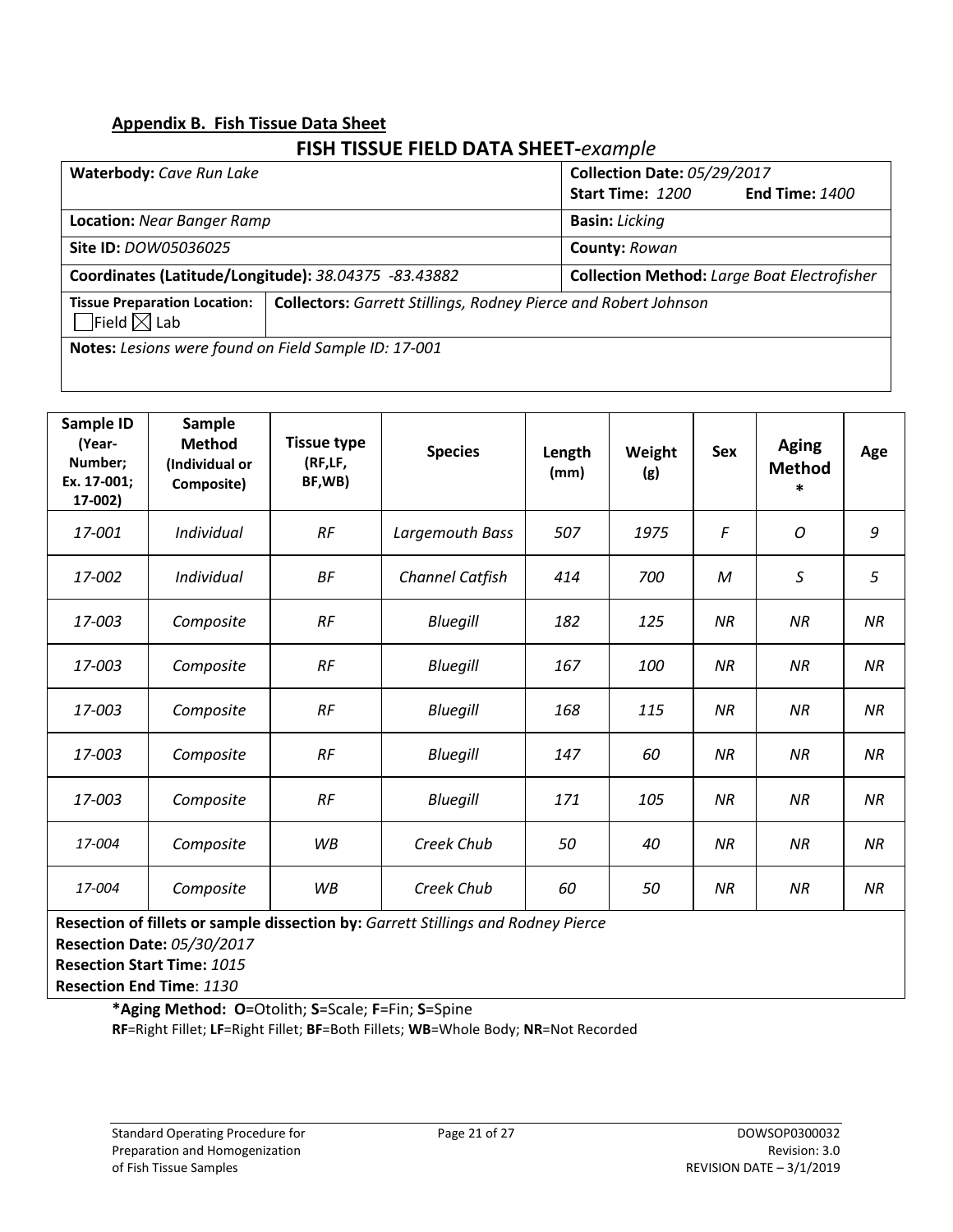### **Lyophilization Data Sheet** – example

<span id="page-21-0"></span>

| <b>Sample Details</b>                          |                 |                                                           |                                   |                                                     |                                         |                                                          | Sample Weight + Container Weight After Lyophilization Cycle  |                                                                                                                                           |                                                                         |                                                             |                                                             |                                                |
|------------------------------------------------|-----------------|-----------------------------------------------------------|-----------------------------------|-----------------------------------------------------|-----------------------------------------|----------------------------------------------------------|--------------------------------------------------------------|-------------------------------------------------------------------------------------------------------------------------------------------|-------------------------------------------------------------------------|-------------------------------------------------------------|-------------------------------------------------------------|------------------------------------------------|
|                                                |                 |                                                           | A                                 | B                                                   | C                                       |                                                          |                                                              |                                                                                                                                           |                                                                         |                                                             |                                                             |                                                |
| Sample<br>ID                                   | Date/Time       | Subsample<br><b>Number</b><br>(ex. 1 of 2;<br>$2$ of $2)$ | <b>Container</b><br>Weight<br>(g) | Container<br>Weight<br>$\ddot{}$<br>Sample<br>WW(g) | Sample<br><b>WW</b><br>(g)<br>$(A - B)$ | <b>Reporting</b><br><b>Type</b><br>Goal<br>(WW or<br>DW) | Cycle #1<br>Weight (g)<br>Date: 5/10/16<br><b>Time: 1015</b> | Cycle #2<br>Weight (g)<br>Date: 5/11/16<br><b>Time:1200</b>                                                                               | Cycle #3<br>Weight (g)<br>Date: 5/12/16<br><b>Time:1030</b>             | Cycle #4<br>Weight (g)<br>Date: 5/13/16<br><b>Time:1100</b> | Cycle #5<br>Weight (g)<br>Date: 5/14/16<br><b>Time:1115</b> | Cycle<br>#6<br>Weight<br>(g)<br>Date:<br>Time: |
| 16-010                                         | 4/15/16<br>1015 | 1 of 1                                                    | 6.61                              | 72.71                                               | 66.10                                   | WW                                                       | $65.24\Box$                                                  | 54.87 $\Box$                                                                                                                              | 24.87 $\not\boxtimes$                                                   | $\Box$<br>$\overline{\phantom{0}}$                          | $\mathbf{L}$<br>$\overline{\phantom{a}}$                    | $\Box$                                         |
| 16-011                                         | 4/15/16<br>1030 | $1$ of $2$                                                | 6.59                              | 197.25                                              | 190.66                                  | <b>WW</b>                                                | 125.65                                                       | 98.33 $\Box$                                                                                                                              | 57.33                                                                   | 57.01 $\boxtimes$                                           | $\Box$<br>$\overline{\phantom{a}}$                          | $\mathcal{L}$                                  |
| 16-011                                         | 4/15/16<br>1045 | $2$ of $2$                                                | 6.65                              | 152.91                                              | 146.26                                  | <b>WW</b>                                                | 100.37                                                       | 93.35 $\Box$                                                                                                                              | 82.35 $\Box$                                                            | 70.26                                                       | 69.23 $\boxtimes$                                           | $\Box$                                         |
| 16-012                                         | 4/15/16<br>1100 | $1$ of $3$                                                | 6.63                              | 40.21                                               | 33.58                                   | DW                                                       | 20.53                                                        | 15.36                                                                                                                                     | 15.30 $\boxtimes$                                                       | $\Box$                                                      | $\overline{\phantom{a}}$<br>$\overline{\phantom{a}}$        | $\overline{\phantom{a}}$                       |
| 16-012                                         | 4/15/16<br>1115 | $2$ of $3$                                                | 6.65                              | 25.13                                               | 18.48                                   | DW                                                       | 16.35                                                        | $10.89\Box$                                                                                                                               | 8.56 $\boxtimes$                                                        | $\overline{\phantom{a}}$                                    | $\mathbf{L}$<br>$\overline{\phantom{a}}$                    | $\mathcal{L}$                                  |
| 16-012                                         | 4/15/16<br>1130 | $3$ of $3$                                                | 6.64                              | 55.23                                               | 48.59                                   | DW                                                       | 35.45                                                        | 20.79                                                                                                                                     | $15.47\boxtimes$                                                        | $\overline{\phantom{a}}$                                    | $\mathbf{I}$<br>$\overline{\phantom{a}}$                    | $\overline{\phantom{a}}$                       |
|                                                |                 | WW=Wet Weight; DW=Dry Weight                              |                                   |                                                     |                                         | Final Cycle Weight                                       |                                                              | Check if the cycle was the final lyophilization cycle and the sample was                                                                  |                                                                         |                                                             |                                                             |                                                |
| Use This Section Only if Reporting Type is WW. |                 |                                                           |                                   |                                                     |                                         |                                                          |                                                              | homogenized. Subsamples should be composited before homogenization.<br>Use This Section Only if Reporting Type is DW and Samples with the |                                                                         |                                                             |                                                             |                                                |
|                                                |                 | W                                                         | X                                 | Υ                                                   | Z                                       |                                                          |                                                              | Same Sample IDs have been Composited and Homogenized.                                                                                     |                                                                         |                                                             |                                                             |                                                |
|                                                |                 |                                                           |                                   |                                                     |                                         |                                                          |                                                              |                                                                                                                                           | Reporting Type DW does not require % Moisture.                          |                                                             |                                                             |                                                |
|                                                |                 | <b>Sample</b><br>Weight +                                 | Container                         | Sample<br>MML(a)                                    |                                         |                                                          | Samnle                                                       | Cycle #1                                                                                                                                  | Sample Weight + Container Weight After Lyophilization Cycle<br>Cycle #2 | Cycle #3                                                    | Cycle #4                                                    |                                                |

|        | sample                       |                      | <b>Sample</b>        |               |                 |          |               | Sample Weight + Container Weight After Lyophilization       |               |       |  |
|--------|------------------------------|----------------------|----------------------|---------------|-----------------|----------|---------------|-------------------------------------------------------------|---------------|-------|--|
|        | Weight +<br><b>Container</b> | <b>Container</b>     | WW(g)                |               |                 | Sample   | Cycle #1      | Cycle #2                                                    | Cycle #3      | Cycle |  |
|        |                              | Weight (g)           | $(5 \text{ C with }$ | <b>Sample</b> | %               | ID       | Weight (g)    | Weight (g)                                                  | Weight (g)    | Weigh |  |
| Sample | Weight (g)                   | $(5 \text{ A with})$ | the                  | DW(g)         | <b>Moisture</b> |          | Date: 5/15/16 | Date: 5/16/16                                               | Date: 5/17/16 | Date: |  |
| ID     | (5 Final Cycle               | the same             | same                 | $(W - X)$     | $((Y - Z)/Y)$   |          | Time:1030     | Time: 1045                                                  | Time:1300     | Time: |  |
|        | weights with                 | Sample ID)           | Sample               |               | x 100           | 16-012   | 35.32         | $34.66*$                                                    | $34.66*$      |       |  |
|        | the same                     |                      | ID)                  |               |                 |          |               |                                                             |               |       |  |
|        | Sample ID)                   |                      |                      |               |                 |          |               |                                                             |               |       |  |
| 16-010 | 24.87                        | 6.61                 | 66.10                | 18.26         | 72.38           |          |               |                                                             |               |       |  |
| 16-011 | 126.24                       | 13.24                | 336.92               | 113.00        | 66.46           |          |               | *Samples should be lyophilized until a consistent weight is |               |       |  |
|        |                              |                      |                      |               |                 | measured |               |                                                             |               |       |  |

mples should be lyophilized until a consistent weight is asured.

Standard Operating Procedure for Theorem 2008 Control of Page 22 of 27 Page 22 of 27 DOWSOP0300032 Preparation and Homogenization **Revision: 3.0** Revision: 3.0 of Fish Tissue Samples REVISION DATE – 3/1/2019

**Sample ID**

**Weight (g)**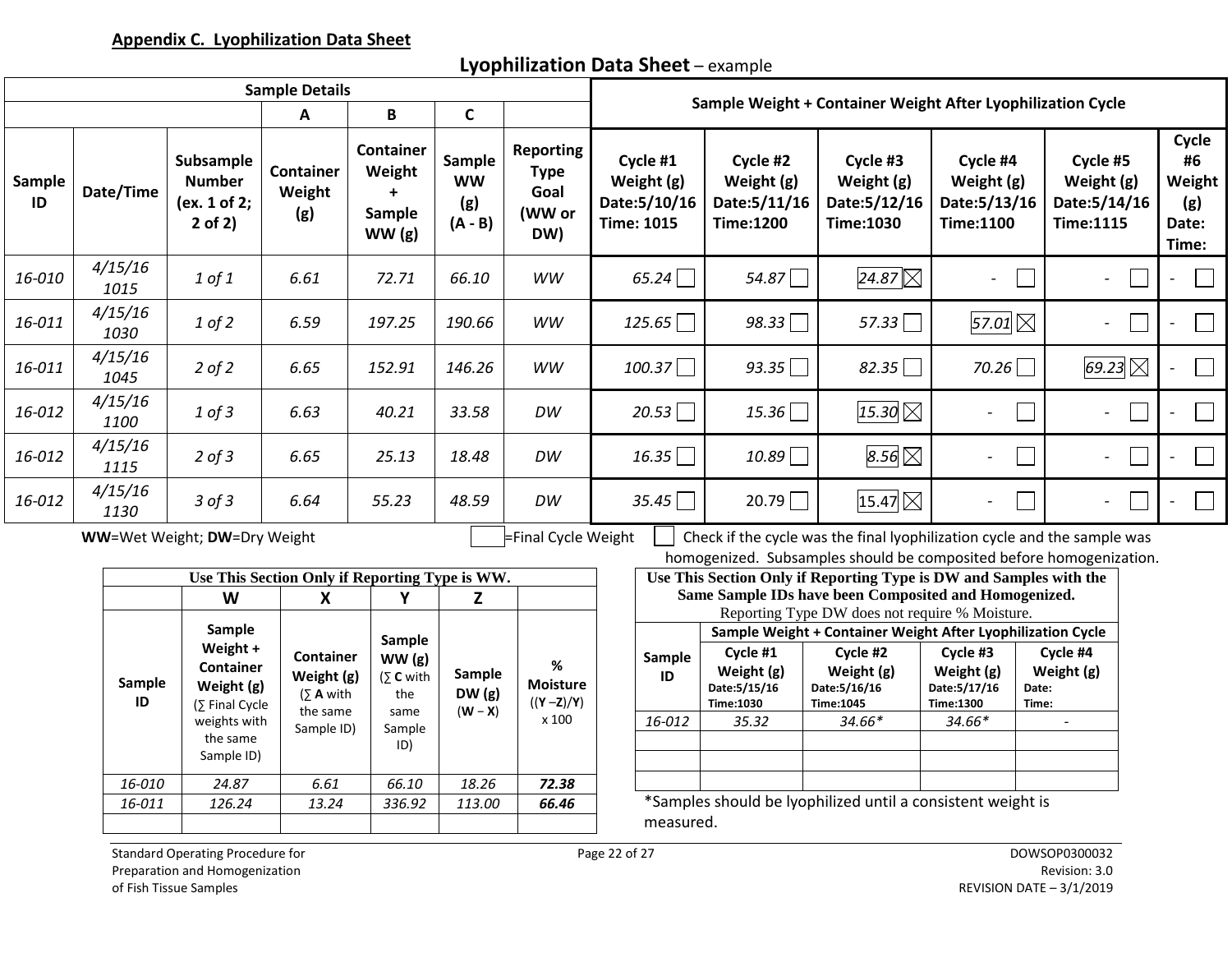#### <span id="page-22-0"></span>**Appendix D. Lyophilization Procedures**

**1.** Weigh a clean opened whirlpak® to record **Container Weight (g)**.



**2.** Insert diced fish fillet/whole body into the opened whirlpak® and weigh to record **Container Weight + Sample Wet Weight (g)**.



**3.** Arrange whirlpaks® on trays and place into freeze dryer.





**4.** Verify if the freeze dryer settings and vacuum pump oil levels are correct for the lyophilization process. Read freeze dryer instruction guide for more information.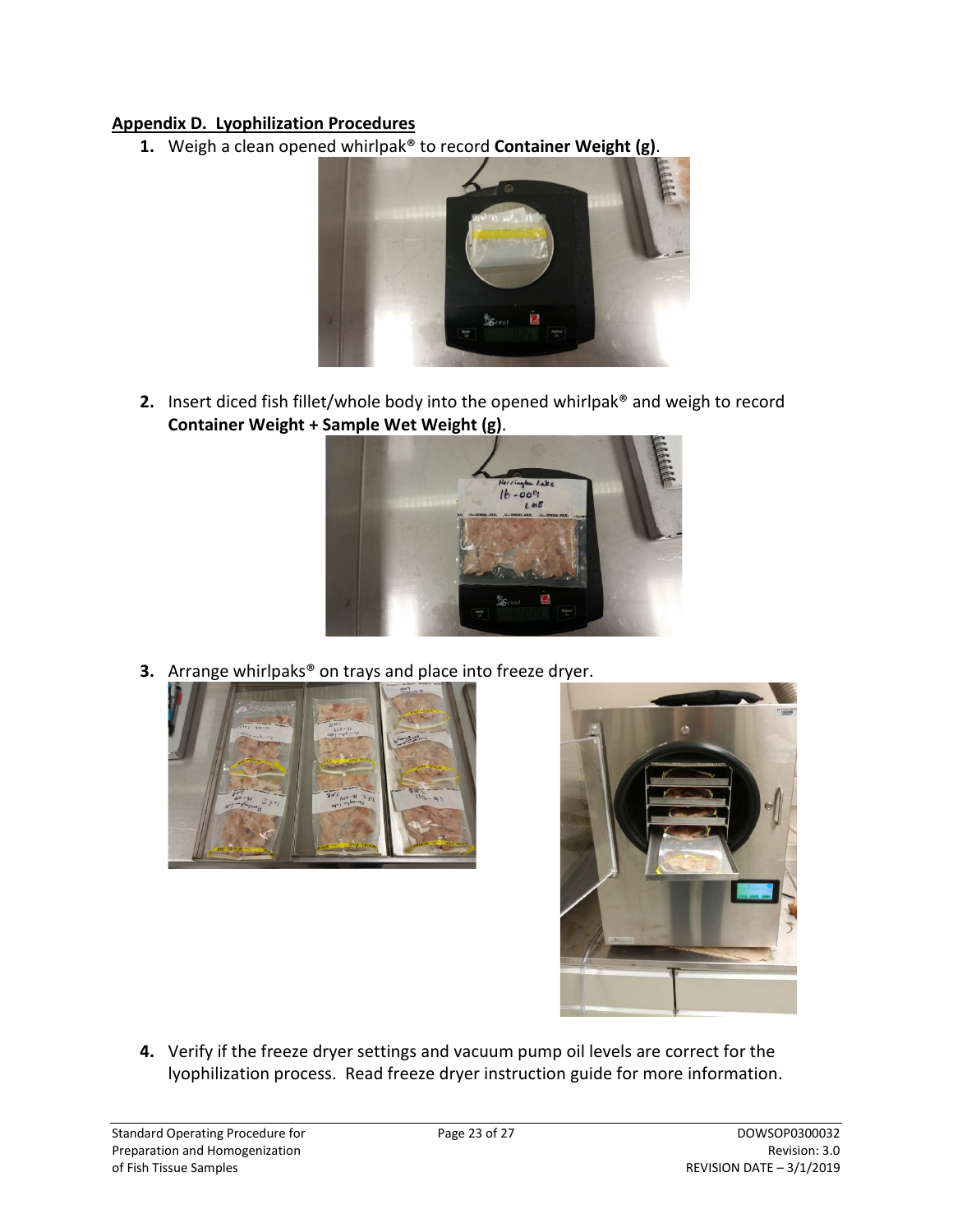

**5.** When cycle is finished, weigh whirlpaks® and calculate percent moisture. Multiple cycles may be needed. ≥70% of moisture loss is normally sufficient for homogenization of fish tissue. If reporting in dry weight additional lyophilization cycles are needed after homogenization until weights remain constant.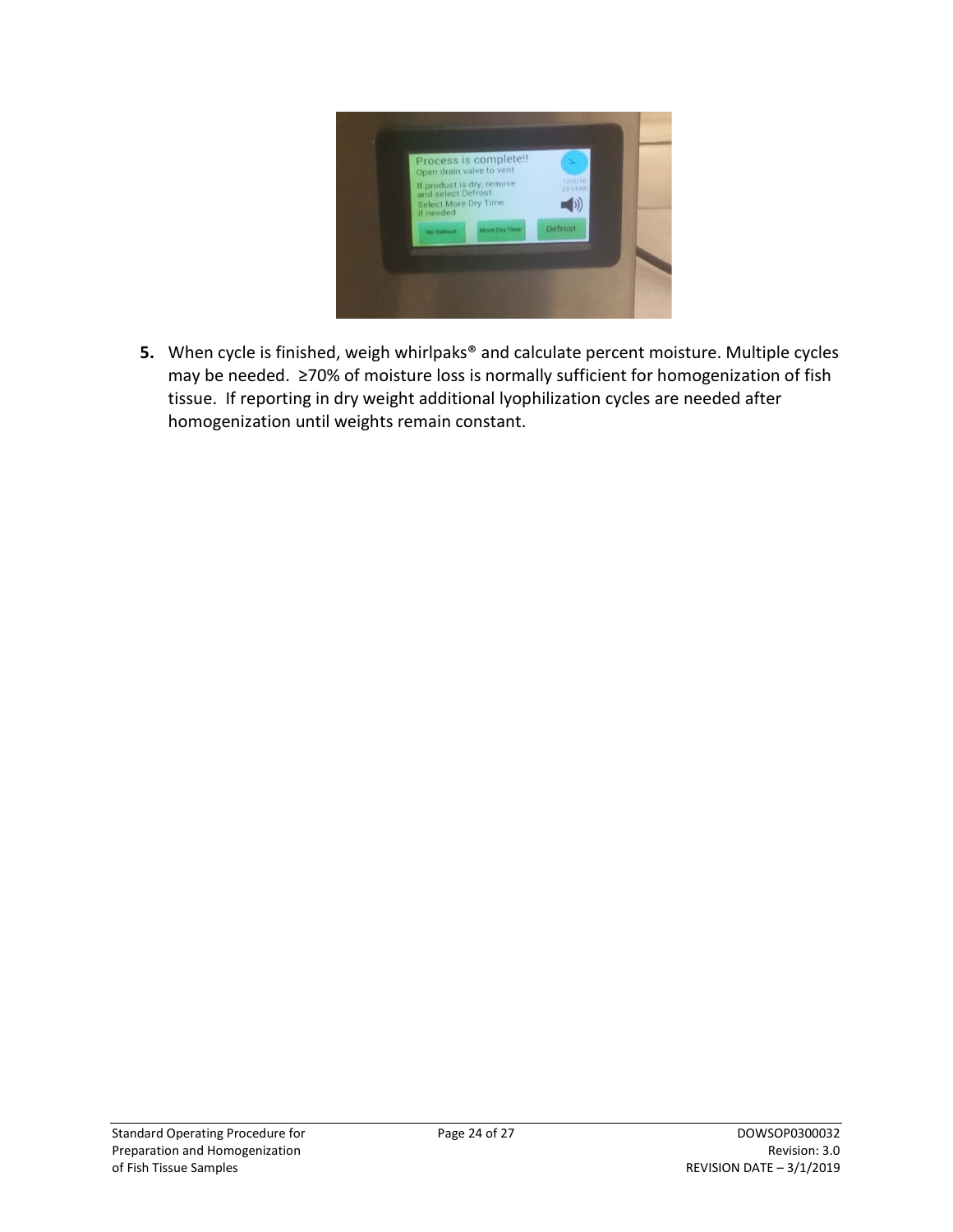#### <span id="page-24-0"></span>**Appendix E. Wet/Dry Weight Conversion Information**

In 2016, the Kentucky Division of Water elected to homogenize fish tissue samples by lyophilization, also known as freeze drying, instead of liquid nitrogen or dry ice homogenization. It was concluded that lyophilization would simplify and accelerate the sample homogenization process and limit chances of contamination. There were specific observations where the process of homogenizing samples that were frozen with liquid nitrogen/dry ice had damaged blender blades, introducing contaminants in the sample. Lyophilized samples can be homogenized easily in a blender with no risk of damaging the blender cups or blades.

From personal communication with the Environmental Services Branch staff, lyophilization aids in the analytical analysis of samples. Dry samples make digestion easier because it preconcentrates elemental compositions by eliminating water while digestion reagents are not diluted. In an extraction when the sample is not homogenized thoroughly the solvent cannot reach all parts of the sample, which can create inconsistent results. Additionally, there is a significant reduction in solvent usage for primary extraction since the volume/mass of the sample will effectively be reduced by  $> 1/5$ <sup>th</sup>.

Samples homogenized by lyophilization will be reported in dry weight from the Environmental Services Branch and can be converted to wet weight by the user for fish consumption advisories and Integrated Reports. The conversion from dry weight to wet weight requires obtaining the percent moisture of the sample being analyzed (USEPA 2016). To calculate the percent moisture, samples must be weighed before and after lyophilization. Samples will be weighed on a balance at least to the nearest 0.01 grams. When converting between weights, the least number of significant figures in any number of the conversion determines the number of significant figures in the result. The conversion formulas are described below.

| Dry Weight to Wet Weight Conversion Formulas                                           |
|----------------------------------------------------------------------------------------|
| Wet Weight = Total sample weight before lyophilization                                 |
| Dry Weight = Total sample weight after lyophilization                                  |
| % Moisture = [(Wet Weight - Dry Weight)/Wet Weight] x 100                              |
| Wet Weight Concentration = Dry Weight Concentration x [1 - (% Moisture/100)]           |
| Dry Weight Concentration = Wet Weight Concentration / $[1 - \frac{1}{8}$ Moisture/100] |

**Examples:**

| $\sim$<br>$\blacksquare$                                                                                   |  |
|------------------------------------------------------------------------------------------------------------|--|
| 1.870 x $[1 - (81.37/100)] = 0.348 = WW$ Concentration<br>0.262 x [1– (78.28/100)]=0.059=WW Concentration  |  |
| 14-125 -- [(28.73-6.24)/28.73]x100=78.28=% Moisture<br>14-112 -- [(35.32-6.58)/35.32]x100=81.37=% Moisture |  |
|                                                                                                            |  |

| <b>Field</b><br>ID | Dry<br>Weight<br>$\left( \mathbf{g}\right)$ | Wet<br>Weight<br>(g) | $\frac{6}{9}$<br><b>Moisture</b> | DW Hg<br><b>Concentration</b><br>(mg/kg) | WW Hg<br><b>Concentration</b><br>(mg/kg) | WW Hg (mg/kg)<br>from past runs<br>in 2014 |
|--------------------|---------------------------------------------|----------------------|----------------------------------|------------------------------------------|------------------------------------------|--------------------------------------------|
| 14-112             | 6.58                                        | 35.32                | 81.37                            | 1.87                                     | 0.35                                     | 0.36                                       |
| 14-125             | 6.24                                        | 28.73                | 78.28                            | 0.26                                     | 0.06                                     | 0.06                                       |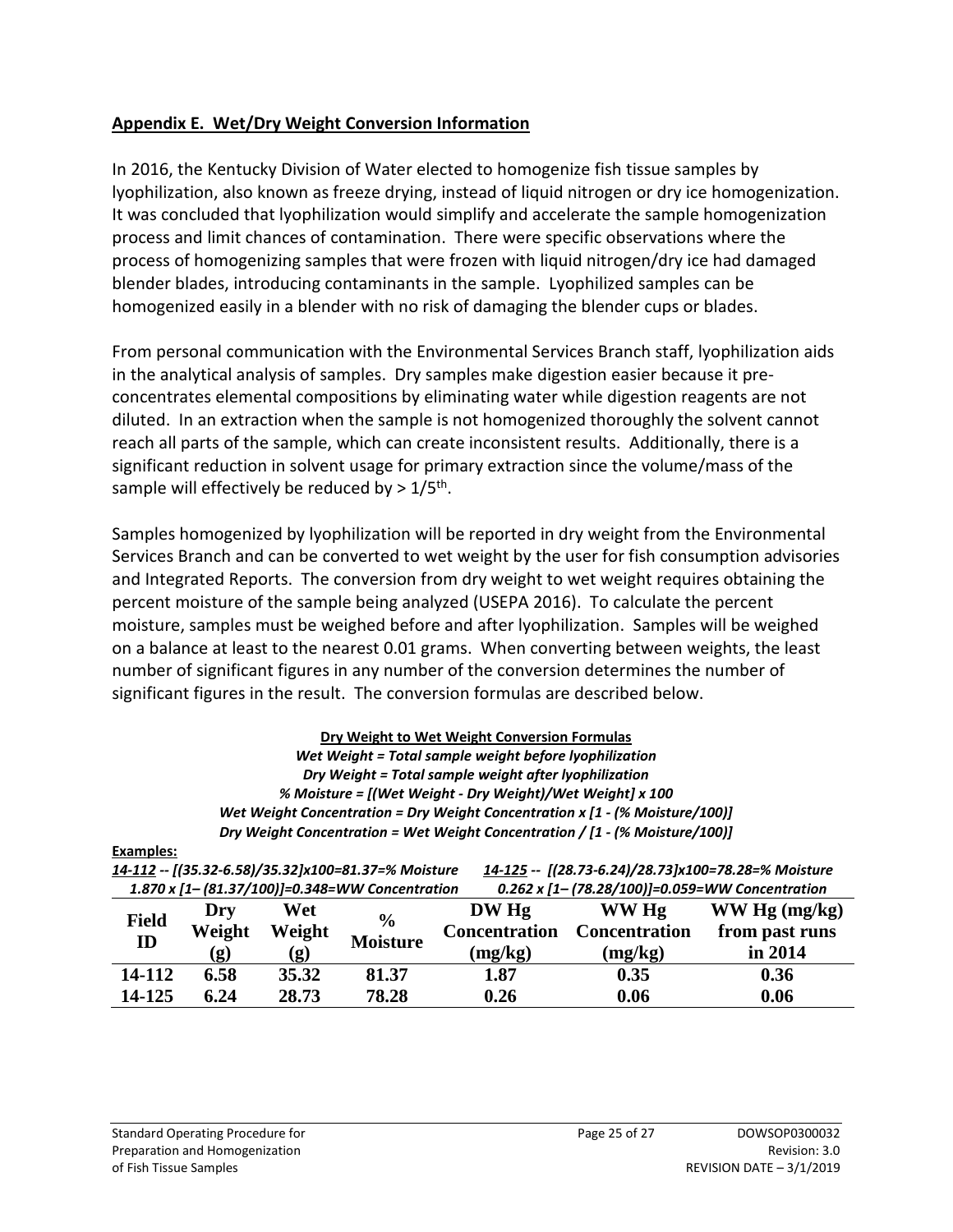# **Appendix F: Chain of Custody**

<span id="page-25-0"></span>

|                |                              |                                                                           |                                                                                                                                                                                                                                                                                                                                                 | Program/Code: Fish Tissue - A20 |                      |                      |                          |                                |                             |        |
|----------------|------------------------------|---------------------------------------------------------------------------|-------------------------------------------------------------------------------------------------------------------------------------------------------------------------------------------------------------------------------------------------------------------------------------------------------------------------------------------------|---------------------------------|----------------------|----------------------|--------------------------|--------------------------------|-----------------------------|--------|
| Sample<br>Type | County                       | Sample ID                                                                 | Sample Description                                                                                                                                                                                                                                                                                                                              | % Moisture<br>Removed           | Sample:<br>Matrix    | Collection<br>Method | Collection<br>Date/Time  | $\mathbf{1}$                   | Container<br>$\overline{2}$ | 3      |
|                |                              |                                                                           |                                                                                                                                                                                                                                                                                                                                                 |                                 | Fillet<br>Whole Body | Composite<br>Grab    |                          | $\Box$                         | $\mathbb{R}^n$              | $\Box$ |
|                |                              |                                                                           |                                                                                                                                                                                                                                                                                                                                                 |                                 | Egg/Ovary            |                      |                          | LAB Report #                   |                             |        |
|                |                              |                                                                           |                                                                                                                                                                                                                                                                                                                                                 |                                 | Fillet<br>Whole Body | Composite            |                          |                                | $\overline{\phantom{a}}$    | $\Box$ |
|                |                              |                                                                           |                                                                                                                                                                                                                                                                                                                                                 |                                 | Egg/Ovary            | $\Box$ Grab          |                          | LAB Report #                   |                             |        |
|                |                              |                                                                           |                                                                                                                                                                                                                                                                                                                                                 |                                 | Fillet<br>Whole Body | Composite            |                          |                                |                             | $\Box$ |
|                |                              |                                                                           |                                                                                                                                                                                                                                                                                                                                                 |                                 | Egg/Ovary            | Grab                 |                          | LAB Report #                   |                             |        |
|                | Analysis Requested:          | Continued on Page 2 YES                                                   | Sample Type: FS=Field Sample, FD= Field Duplicate, LSP=Lab Split<br>Sample Matrix: $\boxtimes$ Tissue-Fillet $\Box$ Tissue-Whole Body<br>Sample Type: $\boxtimes$ Dry Weight $\Box$ Wet Weight<br>Container 1: Metals(\$3130T CALC)/Hg(3340T CALCD)/MeHG(3350T CALCD)/Pesticides(\$6260T CALC)/PCB(\$6300T CALC)/%Lipids(5460T)/%Moisture(9540) |                                 |                      |                      | <b>Shipment Temp:</b>    |                                |                             |        |
|                | Container 2:<br>Container 3: | Samples Collected By:                                                     |                                                                                                                                                                                                                                                                                                                                                 |                                 |                      |                      |                          |                                |                             |        |
|                | Relinquished by:             |                                                                           | Date:                                                                                                                                                                                                                                                                                                                                           |                                 | Received by:         |                      | Date:                    |                                |                             |        |
|                | Representing:                |                                                                           | Time:                                                                                                                                                                                                                                                                                                                                           |                                 | Representing:        |                      | Time:                    |                                |                             |        |
|                | of Fish Tissue Samples       | <b>Standard Operating Procedure for</b><br>Preparation and Homogenization |                                                                                                                                                                                                                                                                                                                                                 | Page 26 of 27                   |                      |                      | REVISION DATE - 3/1/2019 | DOWSOP0300032<br>Revision: 3.0 |                             |        |

**CHAIN OF CUSTODY**